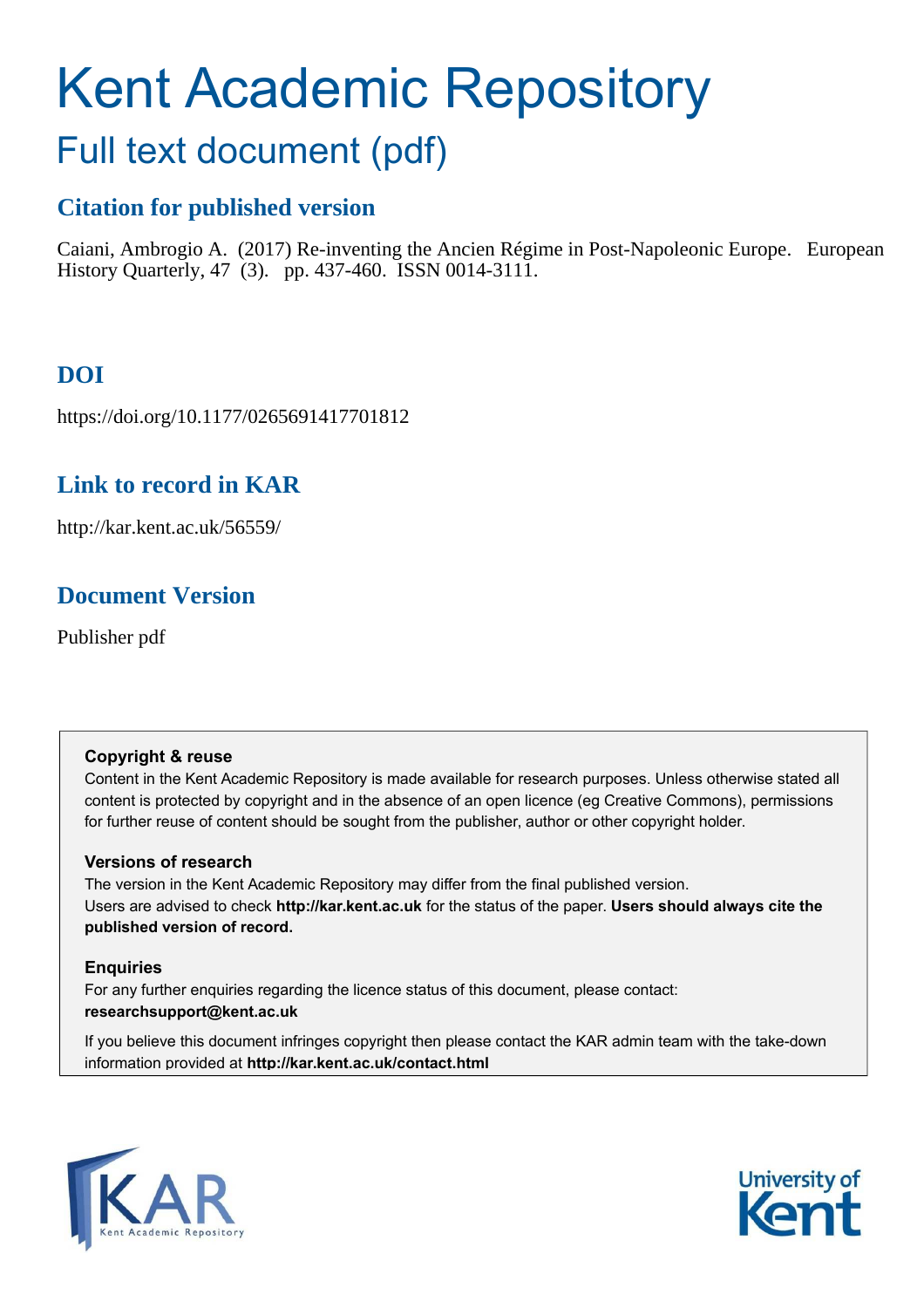

# Re-inventing the Ancien Régime in Post-Napoleonic Europe

European History Quarterly 2017, Vol. 47(3) 437–460  $\circledcirc$   $\circledcirc$  $\circledcirc$  The Author(s) 2017 Reprints and permissions: [sagepub.co.uk/journalsPermissions.nav](https://uk.sagepub.com/en-gb/journals-permissions) DOI: [10.1177/0265691417701812](https://doi.org/10.1177/0265691417701812) <journals.sagepub.com/home/ehq>



# Ambrogio A. Caiani

University of Kent, UK

## Abstract

'Revolution' as a historical category has received continuous academic interest and scrutiny, whereas the regime invented by the French Revolution has received less sophisticated theoretical analysis and unpacking. The term ancien régime was created in the moment of its death. The subsequent restructuring and politicization of this concept during the post-Napoleonic era remains largely unstudied. It is the argument here that the world after 1815 created a number of 'new old regimes'. These political systems, which made reference to ancien régime inheritances, were not straightforward reflections of a 'real past'. They were malleable discourses that could be calibrated to corroborate the competing claims made by conservatives, radicals and liberals about how post-Napoleonic Europe was to be organized. The 'new old regime' of the nineteenth century, though historically grounded, was instrumental in design and made little effort to resurrect the 'real past' to which it purportedly made constant reference. The battle to define the 'new old regime' was not a rear-guard action but lay at the very heart of European politics after 1815. The forces of nationhood, constitutionalism, parliamentarianism, liberalism and democracy unfurled by the twin titans of revolution and Napoleonic conquest were not guaranteed to win the day. Dynasticism, aristocratic hierarchy, military glory, religious revival, village communalism and regionalism continued to prosper during the first half of the nineteenth century.

#### Keywords

ancien régime, historicism and legitimacy, post-Napoleonic Europe, restoration

## I

'Revolution' as a historical category has received continuous interest and academic scrutiny over the past two centuries. The culmination of this process was reached in 1989 when Alain Rey published an exhaustive study entitled 'Révolution: Histoire

Corresponding author:

Ambrogio A. Caiani, School of History, University of Kent, Rutherford College, Canterbury CT2 7NZ, UK. Email: a.a.caiani@kent.ac.uk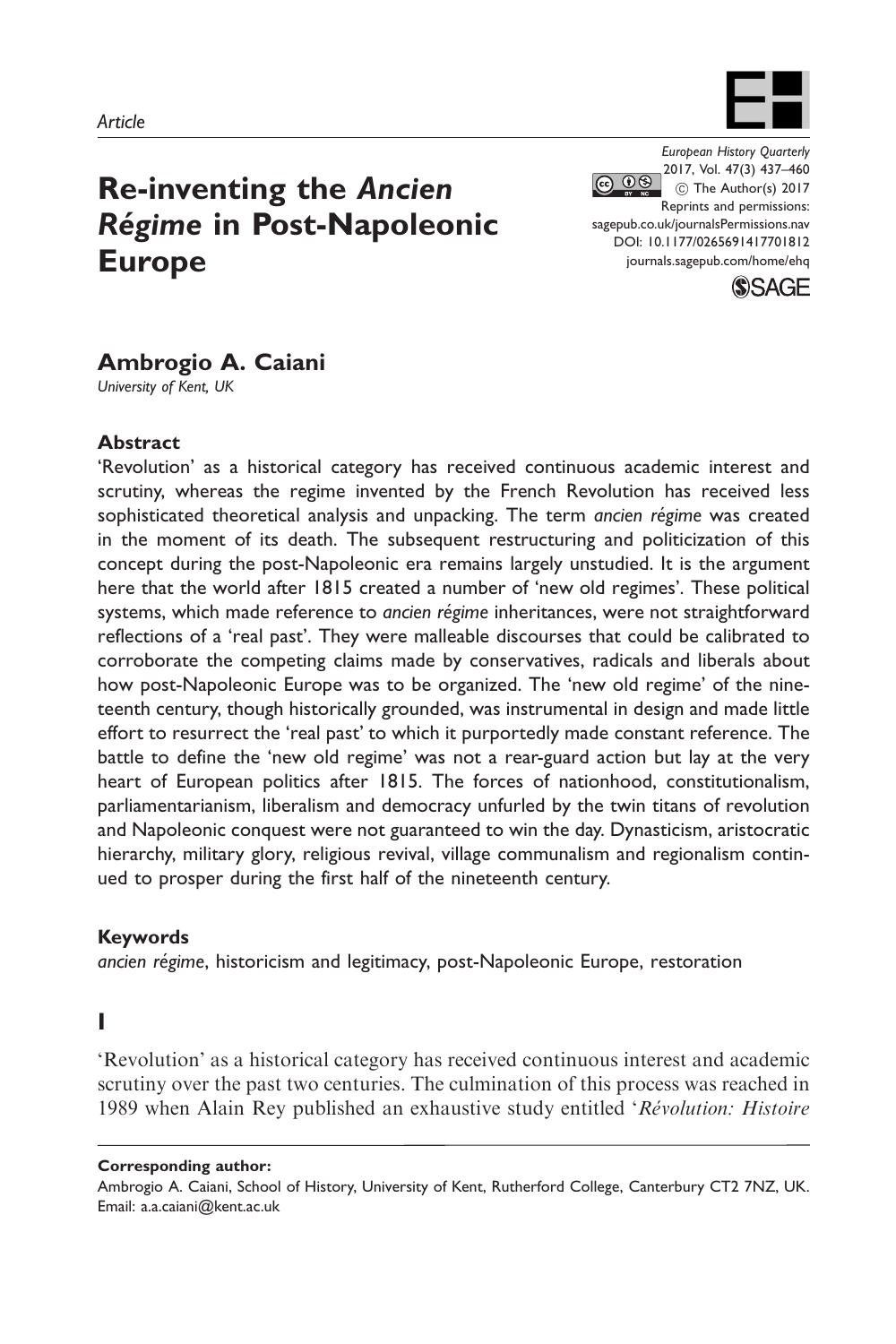$d'$ un mot'.<sup>1</sup> Rey, in roughly four hundred pages, exhaustively traced the semantic shifts and new meanings which this term acquired from the eighteenth century onwards. Surprisingly, the regime invented by the French Revolution has received less sophisticated theoretical analysis and unpacking. The *ancien regime*, paradoxically, was conceived the moment it died. Only its expiry was recorded; its birth went unnoticed. $<sup>2</sup>$ </sup>

The reason for this is that the concept was a polemical label with which the new political elites of Revolutionary France consigned the immediate past to oblivion.<sup>3</sup> The corrupt composite and particularist structures that had governed and ordered the European world since the baroque era were to be wiped away, replaced with a regenerated vision of humanity. The reforms of the 1790s sought to establish a tabula rasa that mirrored the state of nature. It was hoped that, from this purified point of departure, an efficient and enlightened political society would spring forth. Since the 1960s and 1970s, revisionist historians across Europe have battled against this dismissive and uncomplimentary vision of the pre-1789 world.<sup>4</sup> We now possess a much more nuanced view of the political institutions and culture, which characterized the European mainland since the end of the Thirty Years' war.

It is not the intention of this article to seek out the 'real' *ancien régime*, there are many fine studies which have profitably pursued this elusive subject.<sup>5</sup> William Doyle, T.C.W. Blanning, Franco Venturi, Michel Antoine and more controversially J.C.D. Clark, to name a small fraction, have done their best to understand the absolutist world of the eighteenth century on its own terms.<sup>6</sup> It would be a step too far to argue that the *ancien régime* was entirely a 'construct' or merely a 'form of representation'. The argument presented here hinges on the simple fact that words, and the concepts they describe, are distinct entities. They have interesting and unstable relationships.<sup>7</sup> Neologisms demarcate the conceptual anxieties, priorities and intellectual battlegrounds of any age. Some historians still tend to assume that the relationship between 'word' and 'concept' is linear.

For example, several decades ago, the Italian intellectual historian Diego Venturino presented an elegant argument in which he claimed that the composite noun *ancien régime* had been chosen in preference to the more precise alternative ancien gouvernement.<sup>8</sup> According to Venturino the politicians of the Constituent Assembly did not want to compromise the monarchy, or its bureaucracy, in their rejection of the pre-1789 world. Therefore, they chose a broader, less compromising, expression to describe the social, cultural and political world they wanted to transcend.<sup>9</sup> For Venutrino this expression allowed deputies to denounce the mind-set, rather than specific individuals or institutions. While this strikes one as compelling, it is marred by a small problem. There is little evidence that the term 'gouvernement' was considered seriously as an alternative to the notion of 'régime'. It seems, to me at least, that from the very beginning the revolutionary rejection of the past was not a compromise solution, but quite the opposite, a complete *caesura* with all that had gone before. The only redeemable past which the men of 1789 invoked was the Greco-Roman classical world, which was shrouded safely in millennial mists.<sup>10</sup>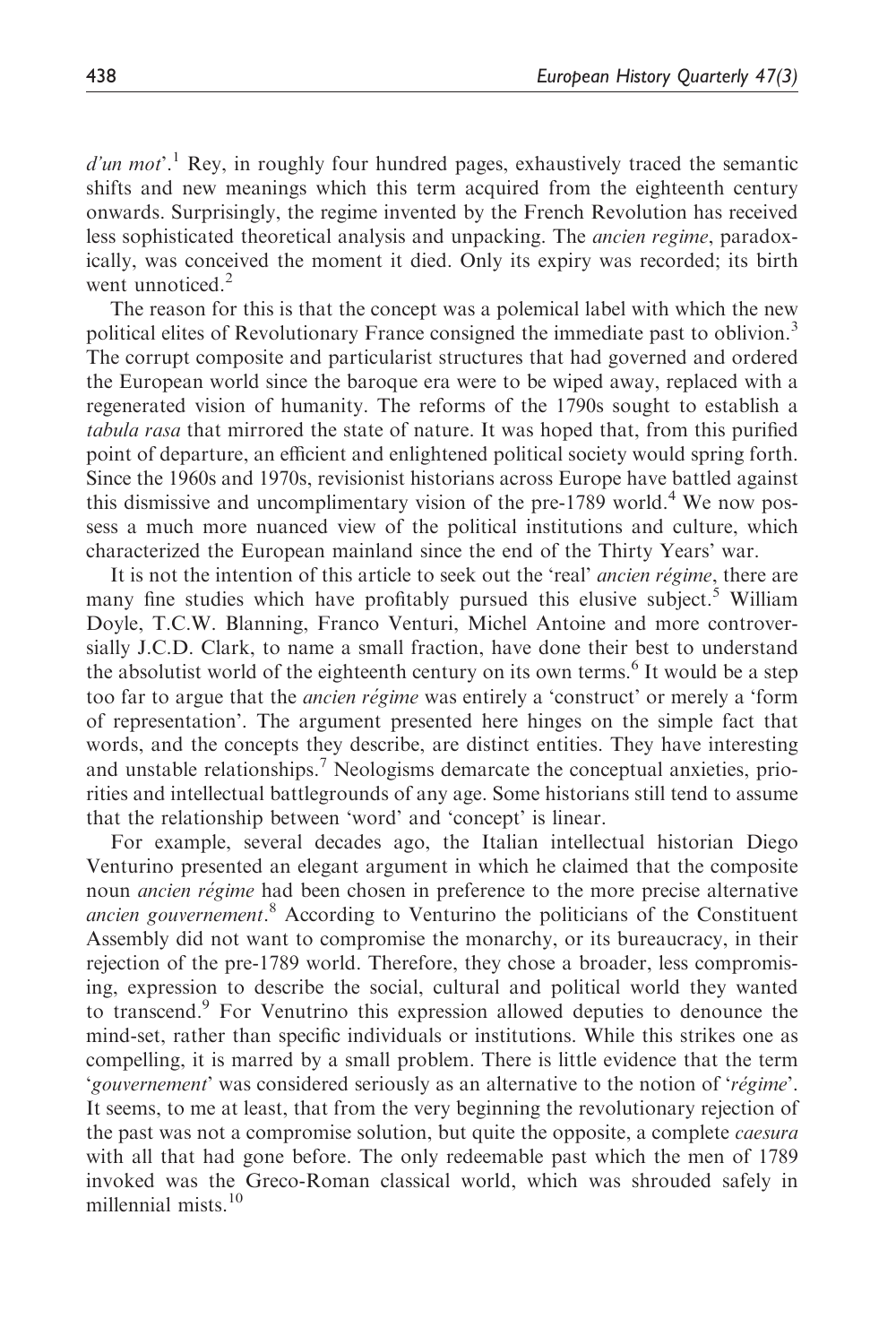The conclusion to be drawn is that, whatever the *ancien régime* may have been, it had existed for centuries without needing a term to describe it. Only with its political implosion did a neologism become necessary. It was vital to label the 'thing' that was being rejected. The revolutionaries of the 1790s conceptualized in very superficial terms the socio-political order they had supplanted. Subsequently, the Napoleonic Empire would claim that it had harnessed and synthesized the best elements of the world pre- and post-1789. $<sup>11</sup>$  It was only in the nineteenth century</sup> that a vigorous debate on what the *ancien régime* had been, and, more importantly, how its legacy could shape contemporary politics, emerged.<sup>12</sup> It is the argument here (and it makes no claim to being definitive but rather is part of a larger ongoing project) that the world post-1815 created a number of 'new old regimes'. These political systems, which made reference to *ancien régime* inheritances, were not straightforward reflections of a 'real past'.

They were malleable discourses that could be calibrated to corroborate the competing claims made by conservatives, radicals and liberals about how post-Napoleonic Europe was to be organized. The 'new old regime' of the nineteenth century, though historically grounded, was instrumental in its purpose, and made little effort to resurrect the 'real past' to which it purportedly made constant reference. As Marc Bloch joked in his Historian's Craft:

So it was that the periods which were the most bound by tradition were also those which took the greatest liberties with their true heritage. It is as if, in a curious compensation for an irresistible creative urge, they were naturally led, by the sheer force of their veneration of the past, to invent it. $^{13}$ 

Much of the inspiration for what follows comes from Marxist historians and in particular from Arno Mayer's controversial book The Persistence of the Old Regime, published in 1981.<sup>14</sup> In this highly original and heterodox study Mayer stated with conviction that:

It is the thesis of this book that the 'pre-modern' elements were not the decaying fragile remnants of an all but vanished past the very essence of Europe's incumbent civil and political societies. This is not to deny the growing importance of the modern forces that undermined and challenged the old order. But it is to argue that until 1914 the forces of inertia and resistance contained and curbed this dynamic and expansive new society within the *anciens régimes* that dominated Europe's historical landscape.<sup>15</sup>

The main problem with Mayer's work is that it was a product of the growing insecurities of the 1980s. Historians of the Marxist tradition increasingly needed to explain why history had not gone according to plan. It was for this reason that they explained the failure of their prophetic vision of modernity through recourse to an *ancien régime* roadblock that impeded all progress. The monarchical and aristocratic foundations of nineteenth-century Europe were too deep for the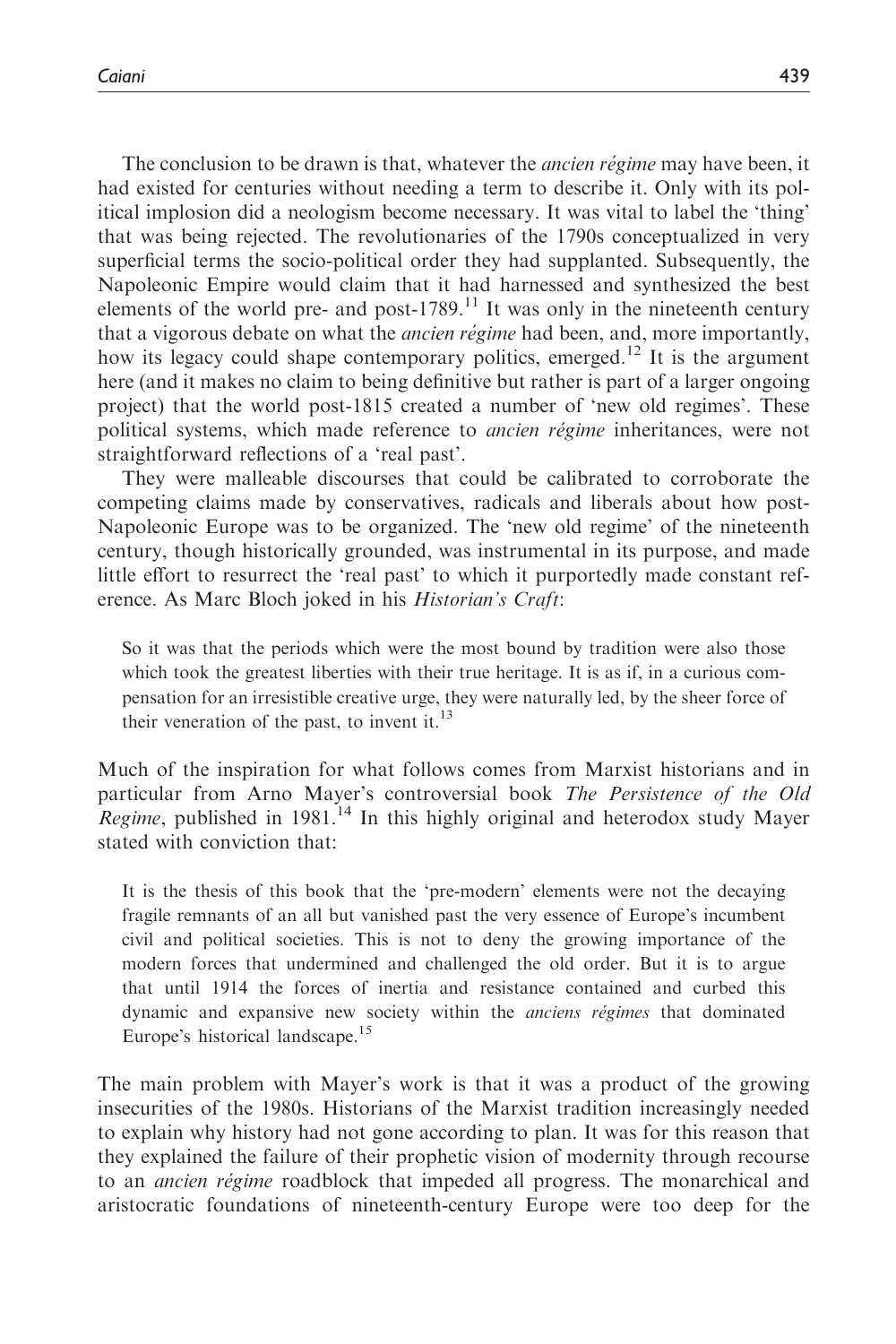bourgeois revolutionaries and socialist proletariat to uproot.<sup>16</sup> The persistence of the *ancien régime* highlighted how society had failed to evolve as it 'should' have done.

Mayer's surprise, when confronted by the immobility of the nineteenth century, has been blunted by the revisionist scholarship of the past decades.<sup>17</sup> Despite this, his argument remains persuasive, even if the agenda behind it does not. Many of the cultural, social and political edifices, which the revolutionaries of the 1790s and the imperial administrators of Napoleonic decades had sought to demolish, were still standing in 1815. The biggest problem with Mayer's work lies in his historical materialistic approach to the evidence and that, equally, his periodization of 1848–1914 examines the wrong half of the century. 'Social progress' may have been slow, even after 1848, but mentalities after these European revolutions had evolved dramatically, even among arch-reactionaries.

Another body of theory that has proved useful in the study of post-revolutionary Europe has been the late Eric Hobsbawm's notion of 'invented traditions'. This doyen of the British Marxist school stated that many of the rituals, practices and symbols of the nineteenth century were a complex *mélange* of historic symbolism and practical innovation. As he put it:

Invented tradition is taken to mean a set of practices, normally governed by overtly or tacitly accepted rules and of a ritual or symbolic nature, which seek to inculcate certain values and norms of behaviour by repetition, which automatically implies continuity with the past. $18$ 

Europe after the French and Industrial revolutions experienced bewildering economic, social, political or cultural change. Essentially, for Hobsbawm, a world in flux needed new rituals, ceremonies, flags and music that could disarm the instability which the putrefaction of the old order had unleashed. For this historian, 'invented tradition' had the conservative and authoritarian function of maintaining the cultural hegemony of elites over the masses. Perhaps more unwisely, Hobsbawn concluded that: 'Insofar as there is such reference to a historic past, the peculiarity of "invented" traditions is that continuity with it is factitious'.<sup>19</sup>

The conclusion that new ritual practices were meant to stabilize and harmonize society can be cherished. However, the notion that nineteenth-century elites and government created such cultural artefacts out of nothing is going too far. The dynastic, chivalric, liturgical and aulic culture of the 'real *ancien régime'* provided a potent arsenal of symbols and practices which nineteenth-century statesmen and politicians could deploy in support of their agendas. Nothing after all is made out of nothing.

Another neglected historical dimension lies in the failure to consider the protagonists of post-Napoleonic Europe from a strong comparative perspective. The statesmen who triumphed after 1815, due to life experiences that were parallel, shared a common political outlook and engaged with their immediate past, in remarkably similar ways. As Karl Mannheim, long ago, and Alan Spitzer, more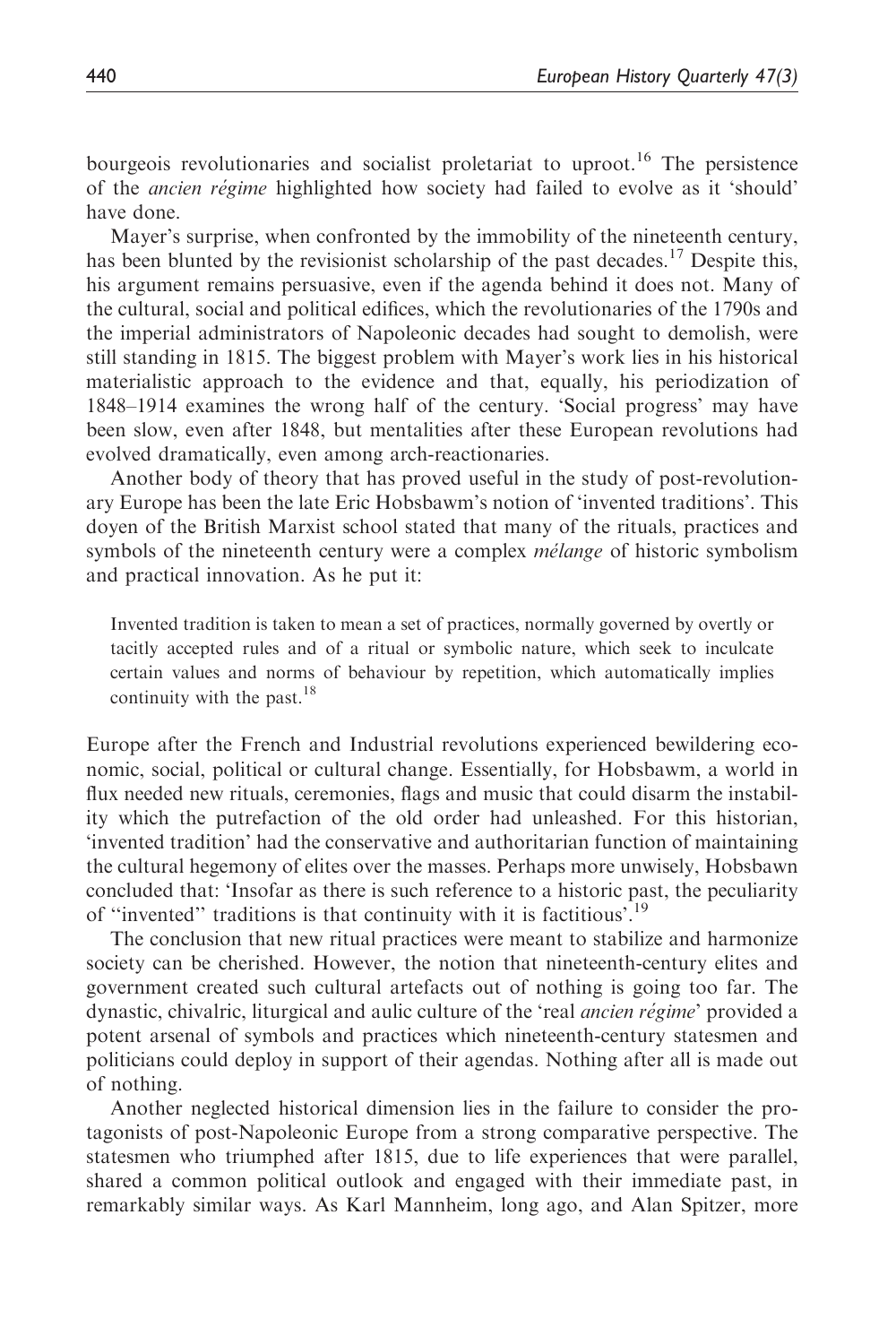recently, have shown, the idea of 'generation' remains important, though underappreciated, in the study of history.<sup>20</sup> Individuals, or rather groups, born at specific moments in history, and with a common social milieu, carried much baggage. The religion, culture and education imparted by their parents and grandparents gave them a common point of departure.

Yet, human beings do not simply replicate each other; there is significant divergence between past and present generations. New circumstances and different experiences mean that 'age groups' have very different perceptions of historical time and its significance. This is what art historian Moritz Pindar defined wittily as the 'non-contemporaneity of the contemporaneous'.<sup>21</sup> 'Generation Units', as Mannheim defined them, experience history differently from 'real' time.<sup>22</sup> The 'new old regime' fits this model very well. 'Generational history' can make an important contribution when it comes to understanding the elites of post-Napoleonic Europe. These men came to maturity during the 1790s; their *ancien* régime heritage had been utterly shattered by the French Revolutionary Wars. These events and collective traumas of invasion united them in exile. One clear repercussion of the forced migration of elites was that many of these grandees were not native to the dynasties and states they served. They fought Napoleon not to restore their lost homelands; instead, they struggled to create polities where the blows of revolutionary innovation would be cushioned by the legacy of the *ancien* régime.

For these men there was no going home.<sup>23</sup> The Revolution and Napoleonic wars had destroyed the micro-principalities and peripheries of their birth. Restoration in these provinces was simply an impossibility. It is easy to forget that Metternich and Stein were born in almost the same place, within the archbishopric-electorate of Mainz.<sup>24</sup> Their forced migration propelled them to very different corners of the defunct Holy Roman Empire. Both, in admittedly different ways (especially when it came to the notion of Germany), sought a future that would resolve the tension between the heritage of the 'old order' and the needs of the 'new world'.<sup>25</sup>

Equally, Hardenberg, from electoral Hannover, and the Corsican Pozzo di Borgo (who had been the Bonaparte family attorney during the 1780s), had left their homelands because of Revolutionary strife.<sup>26</sup> They had entered Prussian and Russian service, respectively, not to resurrect the real *ancien régime* they had left behind, but to establish some sort of synthetic world where their ancestral traditions could be accommodated. The same was the case for Prince Adam Czartoryski, whose native Poland was partitioned no fewer than three times during the eighteenth century.<sup>27</sup> As for so many fellow Poles, service abroad was the only viable option in order to survive and maintain influence. He served Alexander I as loyal cosmopolitan minister, while, at the same time, he aspired to re-establish Poland as a Constitutional Monarchy under Russian protection.<sup>28</sup> As a realist he understood that the old Commonwealth/Noble Republic would not rise phoenix-like from the ashes of the past.

The best, and perhaps most striking, example was the Greek diplomat Ioannis Kapodistrias, who rose to become Russian foreign minister.<sup>29</sup> His career was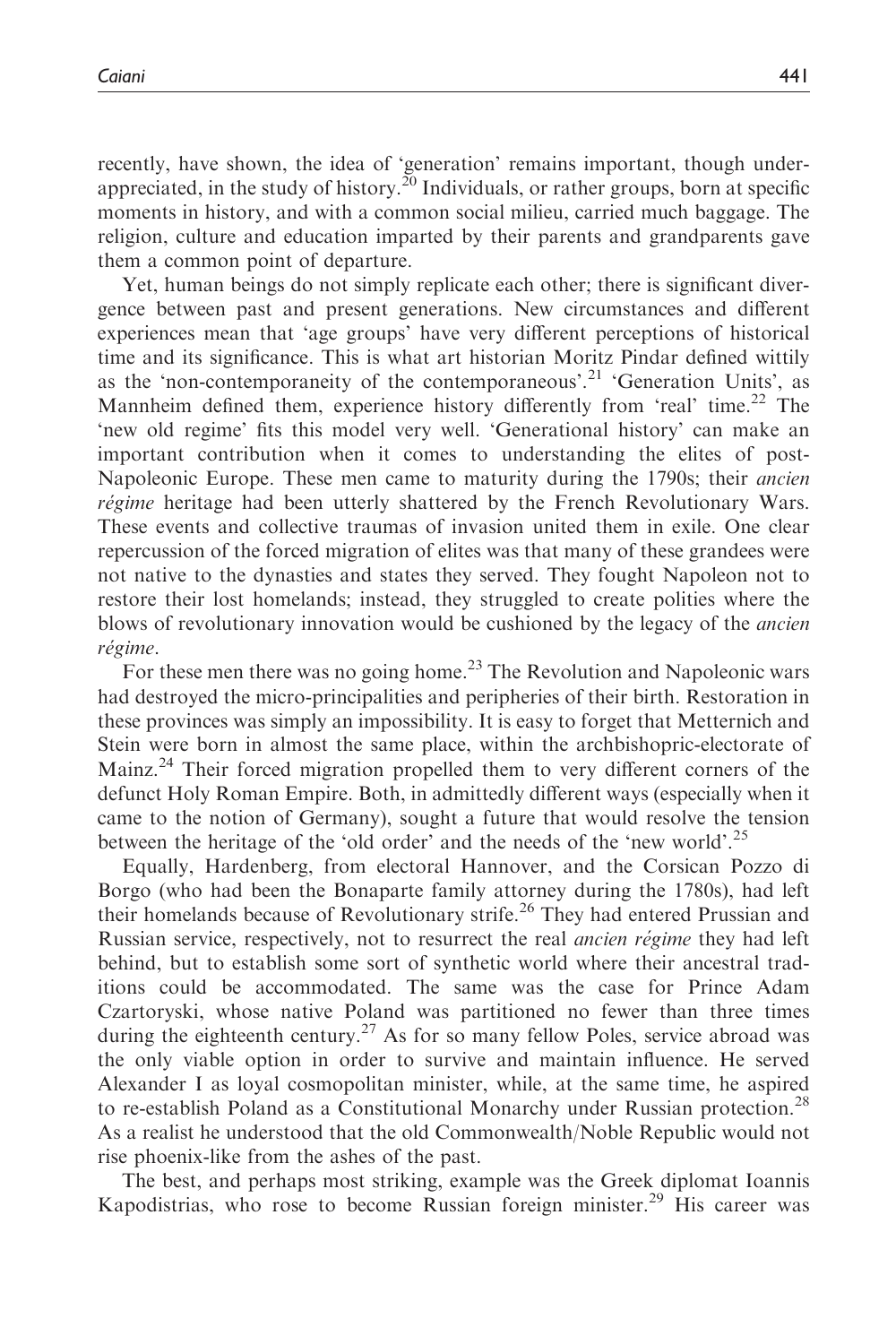enmeshed deeply in his 'Generation Unit's' unfolding history. His native Ionian Islands were annexed by the French in 1797 as part of the peace agreement signed at Campo Formio. A Russo-Turkish expedition eventually 'liberated' these Islands three years later and brought Kapodistrias into the orbit of Romanov Russia.<sup>30</sup> This geo-political coincidence was to have momentous consequences. Without the Revolutionary and Napoleonic wars this provincial doctor might well have lived all of his days in insular obscurity.<sup>31</sup> Like many of his contemporaries, the storms of Revolution and Restoration catapulted him unexpectedly into the limelight.

He would spend his career in a desperate effort to serve his Tsarist master efficiently while at the same time trying to 're-conceive', rather than 'resurrect', a Greece fit for modernity.<sup>32</sup> He would eventually pay with his life for the delicate attempt to balance Greek independence against service to Russia. Kapodistrias knew that no return to an authentic or old Greek regime was possible (one had never existed). The new Hellenic state that eventually emerged, after his assassination in 1831, was an eclectic mix of classical antiquity, constitutionalism and monarchy.<sup>33</sup> This hardly constituted a return to the pre-1789 world, but rather it established a new past for the Greeks. The 'generational baggage' of maturing during the Revolutionary and Napoleonic squalls would weigh heavily on the political elites who ruled Europe after Vienna.

## II

The battle to define the 'new old regime' was not a rear-guard action but lay at the very heart of European politics after 1815. The forces of nationhood, constitutionalism, parliamentarianism, liberalism and democracy unfurled by the twin titans of revolution and Napoleonic conquest were not fated to win the day. Dynasticism, aristocratic hierarchy, military glory, religious revival, village communalism and regionalism continued to flourish during the first half of the nineteenth century.<sup>34</sup> Admittedly there was a paradox at the heart of this process. Conservatives appealed to an old order they had significantly re-imagined, while at the same time claiming they were reinstating it. Such behaviour may strike us as bizarre, yet at the heart of this lay the power of 'visionary politics'. The manufactured golden age became a historical reality that needed to be realized. Invention, reality and action became one. While such political imaginings made absolute sense to many of the statesmen of the Restoration era they commanded far from universal adherence.

Many alternatives were open to nineteenth-century political actors. For liberals like Guizot, Thierry and Constant the interrupted process of enlightenment and the resumption of the onward march of civilization were of paramount importance.<sup>35</sup> For mystics, future Christian socialists and radical clergymen, the abandonment of religious faith unleashed by the revolutionary decades had created a dysfunctional and highly unstable society.<sup>36</sup> The regeneration of Christianity, as an antidote to the political strife left in the wake of the French Revolution, became a major battleground in the early nineteenth-century world. For conservatives and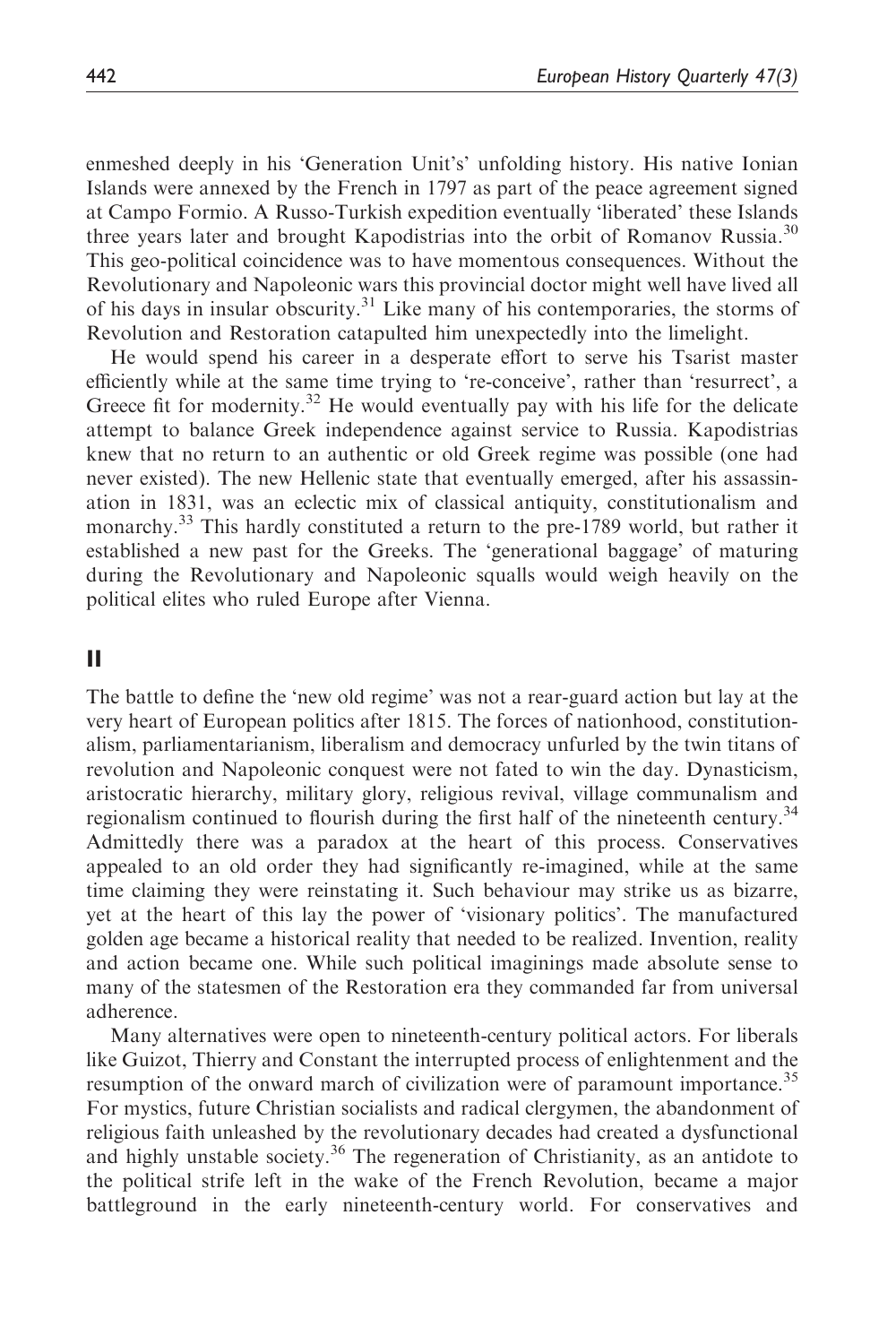theocrats, like Louis de Bonald, only political and religious society, working in unison, could create a civil society strong enough to avoid the re-emergence of the disasters of the late eighteenth century.<sup>37</sup> The religious community of the *ancien* régime was re-imagined as the vaccine that would protect against the evils of individualism and factionalism which had infected the social body down to its marrow.

However, 'religious society' as recast by de Maistre and Bonald had little sympathy, or engagement, with the 'real' Gallicanism and conciliar traditions of the past centuries.<sup>38</sup> Theirs was a romantic vision of community, clergy and papacy working harmoniously to curb the selfishness of the revolutionary individual and the excesses of centralizing government. Despite its reactionary language and traditionalist leanings, it was modern both in its populist anti-democratic content and character. These arguments find their parallels in the Iberian context, where Spanish bishops and theologians also defended traditionalism and the community of the faithful as the bedrock on which a restoration settlement could be established. Thus laying much of the groundwork for Carlist thought in the subsequent decade.<sup>39</sup>

The most nebulous alternative vision of perceiving the 'new-old world' was conceived by Talleyrand, with his brilliantly ambiguous idea of legitimacy, better translated as legality.<sup>40</sup> For the elites of Vienna the new order needed to be built on lawfulness rather than abstraction or usurpation.<sup>41</sup> There were a large number of alternative 'new ancien regimes', each stressing different priorities, available to political players during the early nineteenth century. Whether they rejected or cherished the legacy of the old order they could not ignore it. Civilization, Christianity and legality were all historical processes that needed to engage with their immediate pasts. To a considerable extent, it was the conservative failure to delineate a clear and compelling political tradition that created our modern political world. This was not for want of trying.

During the Congress of Vienna the *ancien régime* very much played the role of Banquo's ghost at the victor's feast. The monarchs and plenipotentiaries who gathered in the Habsburg capital were, literally, assailed by petitioners demanding nothing short of pure and simple Restoration. Castlereagh, Metternich, Alexander I and Talleyrand could not swing a cat without hitting the feisty spirits of the *ancien régime*. Like Lazarus, emissaries from the Ecclesiastical-Electors of the Holy Roman Empire, the Republic of Genoa, the Swiss Lord-Abbot of St Gallen and the unpronouncable Prince of Truchsess von Waldburg-Zeil-Trauchburg, demanded nothing short of resurrection.<sup>42</sup> For them the past was very much the future.

Naturally, the victors of Leipzig had little or no intention of losing the gains made under the Napoleonic period. The Revolutionaries and Napoleon, as Tocqueville stated in his final masterpiece, had accomplished many of the objectives of enlightened absolutism.<sup>43</sup> State power had increased at the expense of intermediate powers, the noble privilege and Church immunity. Kings and emperors had no wish to lose these hard-fought victories. Equally, they did not want to clothe themselves in the mantle of revolution either, which denied their legitimacy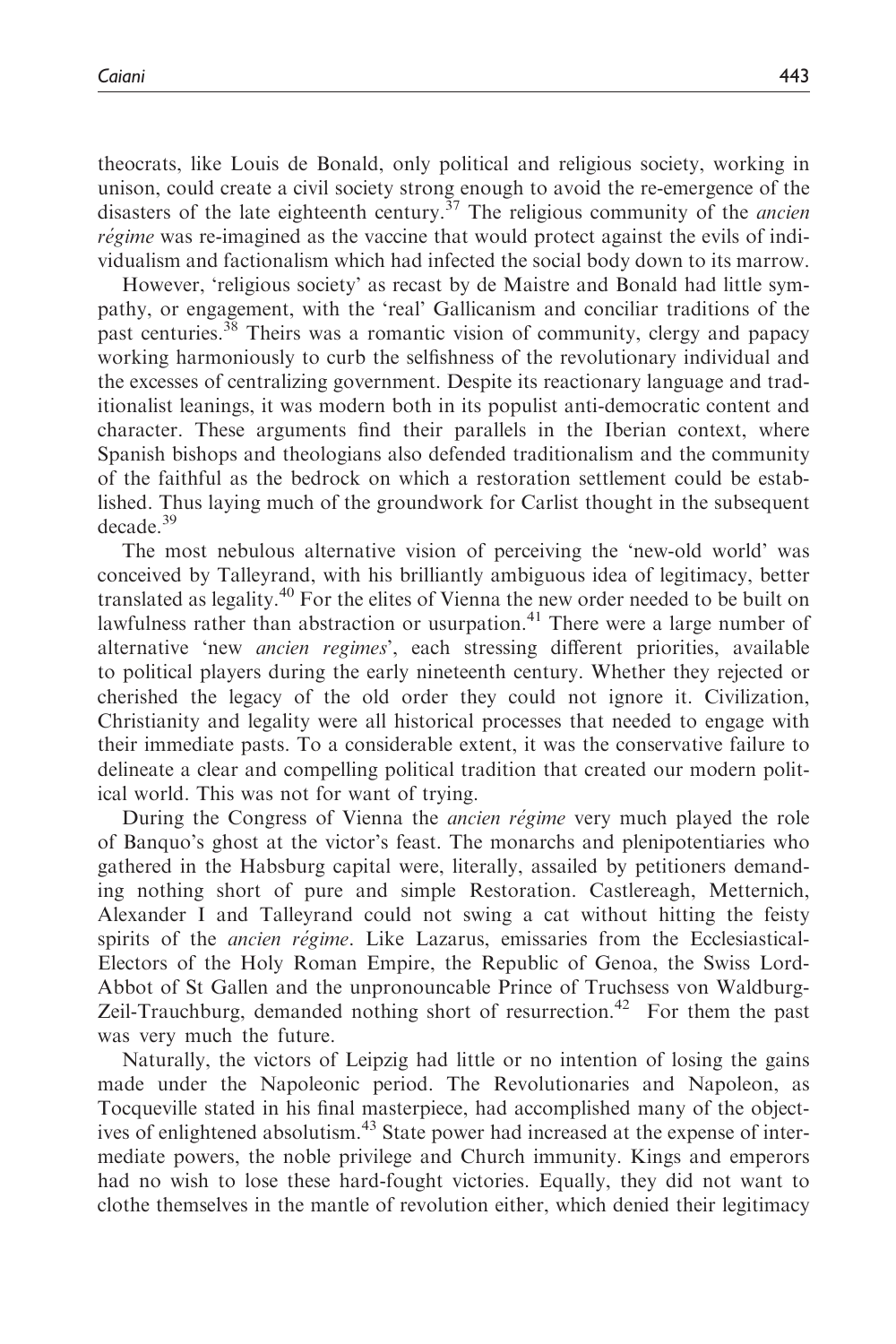and divine election.<sup>44</sup> Decades of Revolution had shown that the public and its Habermasian sphere was a powerful political barometer, which rulers could only ignore at their peril.<sup>45</sup> The protagonists of Vienna needed to harness the support of their conservative constituencies in order to win the battle for survival. The banquets, feasts, balls and illuminations that took up so much of the Congress' time were not mere trivialities.<sup>46</sup> These spectacles were a complicated attempt to choreograph and display the 'new old order' for a conservative public. The great medieval joust hosted in the Hofburg's Spanish Riding School allowed the grandees of Europe to pose as medieval knights and damsels, heralding the birth of a new age of chivalry. The Napoleonic ogre and revolutionary hydra had been defeated by Christian kings and knights of old. The past had restored the future.

Vienna afforded the Tsar an important staging ground where he could unbridle his mystical and diplomatic ambitions.<sup>47</sup> He proposed the organization of a great trans-Christian crusade against the demonic forces of revolution.<sup>48</sup> It was not so much this hyperbole that failed to impress Metternich and Castlereagh, but rather it was the 'fine print' that in the end proved problematic.<sup>49</sup> The Holy Alliance showed that Europe's Christian heritage could be rebranded, not just to assert Russia's military and diplomatic hegemony, but also to create a new diplomatic forum within which the great powers could concert and discuss matters relating to the security of the continent.<sup>50</sup> At such summit meetings, starting with Vienna, for the first time in centuries Catholic royal orders of chivalry were awarded to protestant generals and protestant chivalric awards adorned the chests of Catholic ministers. Such ecumenical displays of royal patronage proclaimed flamboyantly that the past could be remoulded to suit the needs of the present. Europe's chivalric and noble past was deployed to legitimize a system of regular international conferences which was almost without precedent.

Brian Vick's recent study has highlighted that the Congress of Vienna was not solely about high politics and international relations.<sup>51</sup> Its proceedings were influenced by the desire of the statesmen present to satisfy opinion back in their home countries. A much wider European public than was hitherto realized were fascinated, for divergent reasons, by the negotiations and events that were taking place at the heart of the Habsburg Empire. The many pamphlets and periodicals published across Europe provide evidence that clever publicists were involved in sophisticated attempts to lobby their government. They wanted their say on how the heritage and precepts of old regime Europe was to be interpreted and refashioned.

Friedrich Carl von Savigny provided the most articulate analysis of the future of Europe's past in his 1814 pamphlet 'The Vocation of Our Age for Legislation and Jurisprudence'.<sup>52</sup> This Prussian jurist argued with gusto, and venom, that law codes were foreign to justice, good practice and went against the grain of the historical development of Europe's peoples. As he put it in a memorable passage:

One may seek to destroy all links with our history and begin a new life, but such an enterprise is an illusion. It is impossible to reduce to nothingness the viewpoints and culture of jurists living today. Equally, it is impossible to transform existing juridical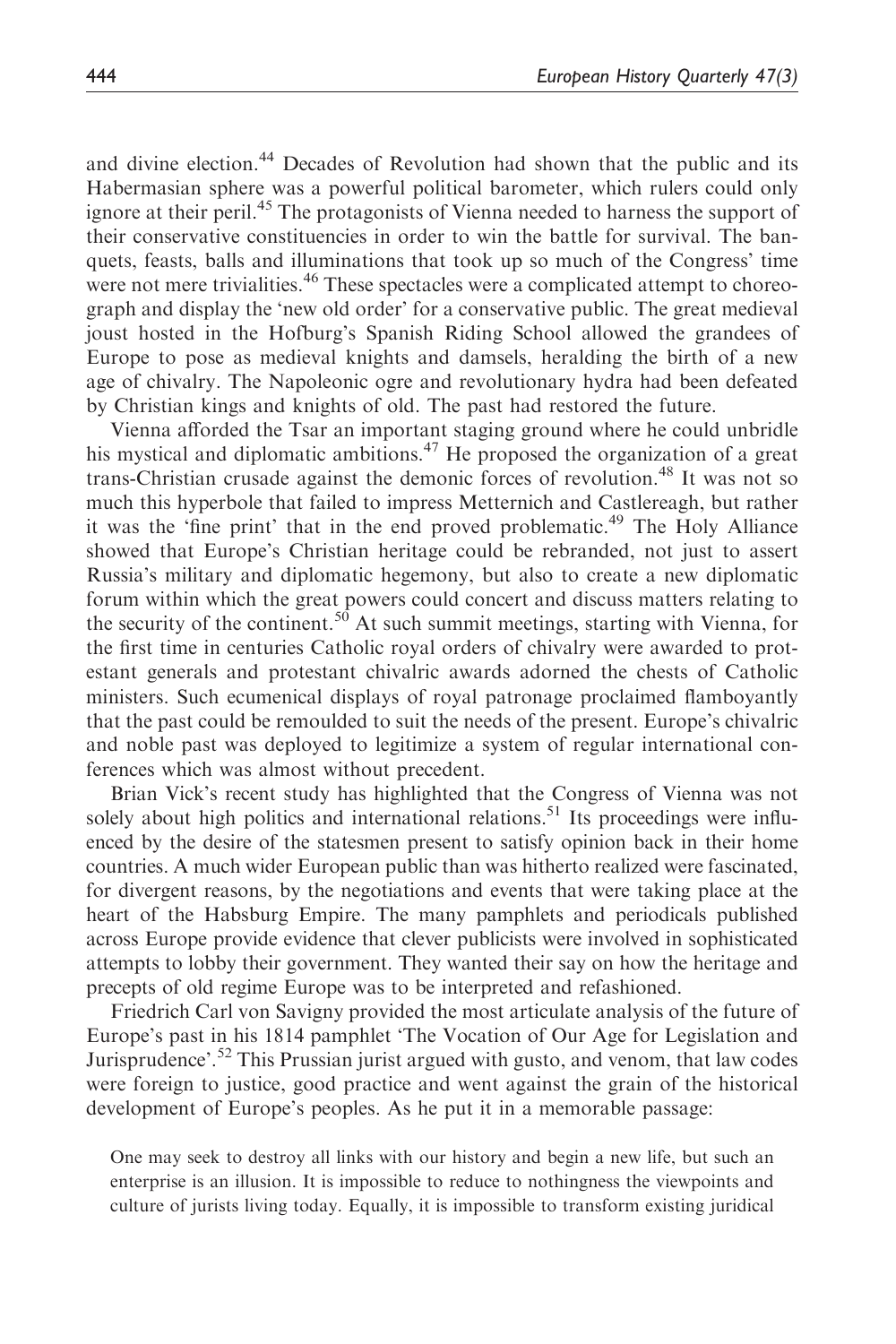relationships. Upon this double impossibility are founded the indissoluble organic links that exist and unite generations and centuries, between which one observes constant evolution, there are no endpoints or beginnings.<sup>53</sup>

In many ways, this gradualist approach could be seen as the manifesto for the Restoration era. Savigny, like so many contemporaries, was reacting against the chauvinism of French universalism and imperialism.<sup>54</sup> The Holy Roman Empire was gone, but its legacy was valued, if not entirely rescued, by Germans at this time. Superb studies, by William Godsey, Brenden Simms and Abigail Green, have highlighted that post-1815 the jury was out on how the new Germany was to be imagined.<sup>55</sup> Nationhood, Federalism, Statehood and supra-national Empire were among the many possibilities under scrutiny and which found adherents. The micro-dynastic states that made up the German Confederation were an interesting balancing act in which Nation, Empire and State were all kept in equilibrium by a delicate set of compromises.<sup>56</sup>

Too often Savigny has been dismissed as a reactionary obscurantist, yet his was a practical view that sought to incorporate *ancien régime* legal practices and experience into the present. His was an eloquent call for practice to determine theory and not vice versa. His pamphlet, like so many writings of this time, was a nuanced appeal for evolution not revolution. Where codes already existed, they could be tempered by practice, where they did not, customary law could be improved through trial and error.<sup>57</sup> The state, or nation, was a living body with few redundant organs. The revolutionary surgeon's scalpel became the assassin's knife in von Savigny's clever intellectual hands.

The triumph of Napoleonic reforms, especially the code, was not a straightforward process.<sup>58</sup> Indeed, in Spain, exactly at the same time as Savigny published his pamphlet, articles sixty-five to sixty-nine of the conservative Manifiesto de los Persas condemned the codification of laws in much the same language.<sup>59</sup> In the Iberian Peninsula in particular these foreign legal innovations had the potential to unsettle and destroy those regional customs, traditions and especially fueros that were such an integral part of social equilibrium in Spain. The Restoration allowed for notable revisionist critique of French legal reforms, and the old customary law codes found their defenders. The vindication of the specificity of local experience came to be the rallying point of the defenders of the 'new old order'. For example, Count Monaldo Leopardi, the father of the famous poet Giacomo, dreamt of an Italy where the culture and daily rhythms of his native Marche would remain undisturbed by progressive government of any kind. $60$  He was one of those great paradoxes of the early nineteenth-century world. A man who could write 'not all rebellions are revolutions but all revolutions are rebellions', while at the same time encouraging the development of steam power and introducing vaccinations into his estates.<sup>61</sup> Such contradictory trends posed serious headaches for rulers who now faced the difficulty of managing enormous cultural diversity on a European continent that, thanks to the Napoleonic episode, was more interconnected than ever before.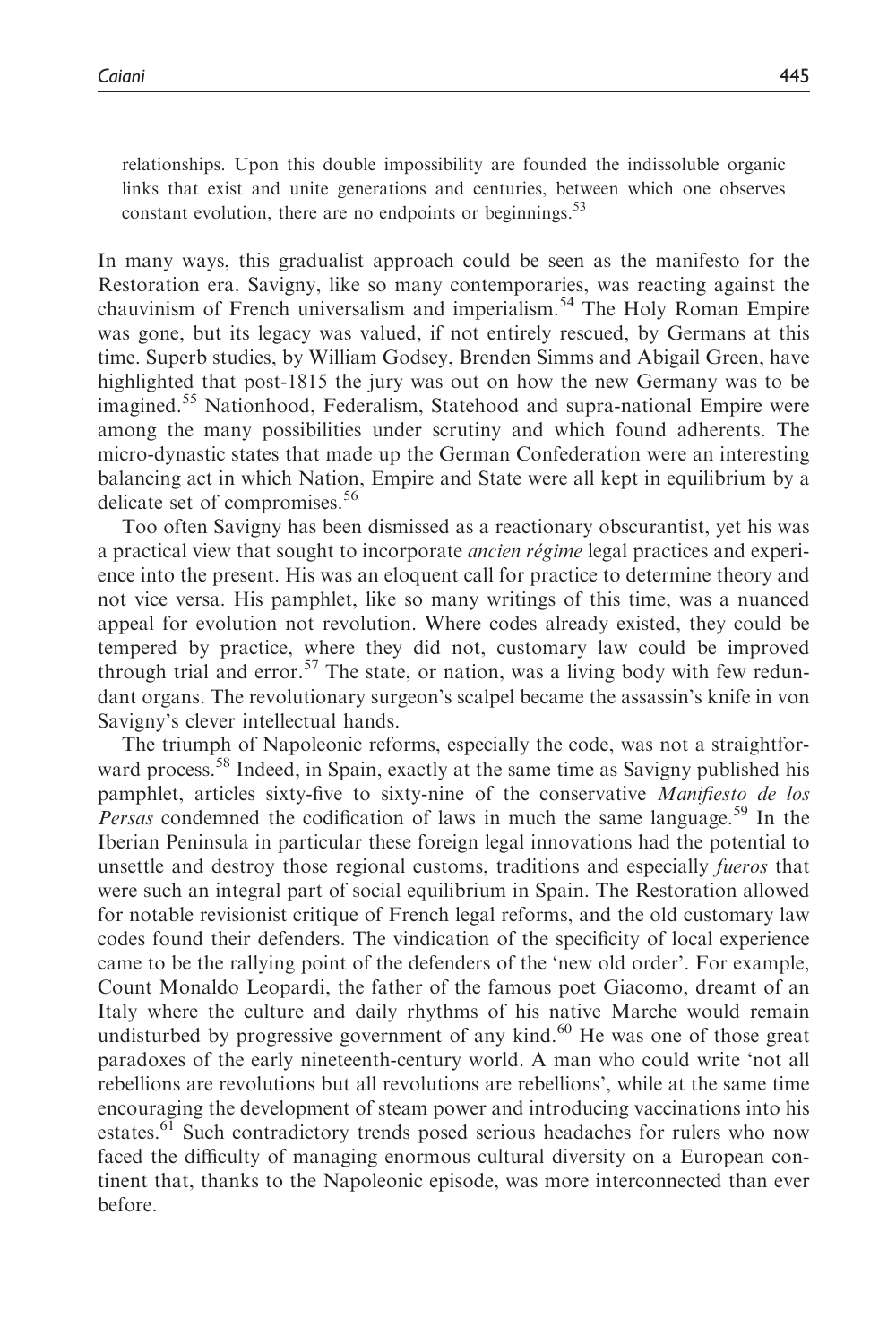## III

The renewed struggle, between the twin legacies of the *ancien régime* and revolution, found its most extreme flashpoint when it came to the vexed question of constitutionalism. This debate was especially toxic in France. The Cadiz Constitution of 1812 and the Norwegian, Dutch and Polish Constitutions of 1814 all showed that the fundamental changes of 1789 were irreversible. Yet, the specific arrangements contained in these statutes were considered either too radical, as in the Cadiz case, or too *sui-generis* to be replicated elsewhere. It was in Bourbon France that a replicable Charte, which spoke to the Zeitgeist of the age, was created. As the work of Markus Prutsch has shown, this document was to prove inspirational across the continent, especially in Bavaria and Baden, which also adopted similar arrangements.<sup>62</sup>

The Verfassungs adopted in these states marked yet another fault line in the relationship between tradition and innovation. They made reference to the contractualism of German political thought dating to the Holy Roman Empire, while at the same drawing inspiration from the legacy of the revolutionary and Napoleonic eras.<sup>63</sup> While broadly similar, Baden's svelte charter was different from Bavaria's chunkier contract, which still upheld some noble privilege.<sup>64</sup> At the heart of the charter's adoptability was its protean character. The document, as Pierre Rosanvallon has illustrated shrewdly, contained a vast number of ambiguities and contradictions.<sup>65</sup> The brilliance of the *Charte* was that it allowed individuals of different political persuasions to read into the document their own worldviews.<sup>66</sup> The Ultra Royalists could, and did, interpret it as the foundational text for a 'new old regime'.

This document was a royal gift, or *octroi*, rather than a constitution based on national sovereignty,<sup>67</sup> implying that the fundamental law of the realm emanated from God and the Crown rather than the assembled Nation. This was not a case of mere semantics. The location of sovereignty was of the utmost importance in the context of the political culture of post-revolutionary Europe. Sovereignty was vested in the crown, but legislative power was shared with two chambers.<sup>68</sup> The aristocracy's loss of seigneurial privilege was unalterable. In his St-Ouen declaration of 2 May 1814 Louis XVIII had declared: 'properties will be sacred and inviolable; the sale of national lands is irrevocable'.<sup>69</sup> The king accepted that the lands of the church and nobility, confiscated by the revolutionaries, were gone forever. This, however, did not mean that these two estates would not find accommodation in the new order of things.

In compensation for their losses during the 1790s, the high nobility was rewarded with a chamber of peers. Here the most meritorious aristocrats would share legislative (though not budgetary) power with their wealthy counterparts in the chamber of deputies.<sup>70</sup> New nobilities were an essential part of the 'fabrication' of the new old order. Ronald Mousnier and William Beik have described the ancien *régime* as a society of orders.<sup>71</sup> While this concept, fashioned in 1970s and 1980s, has proved useful in terms of historical sociology, it would have meant little to the men and women of the eighteenth century. Nobility, as Hamish Scott and others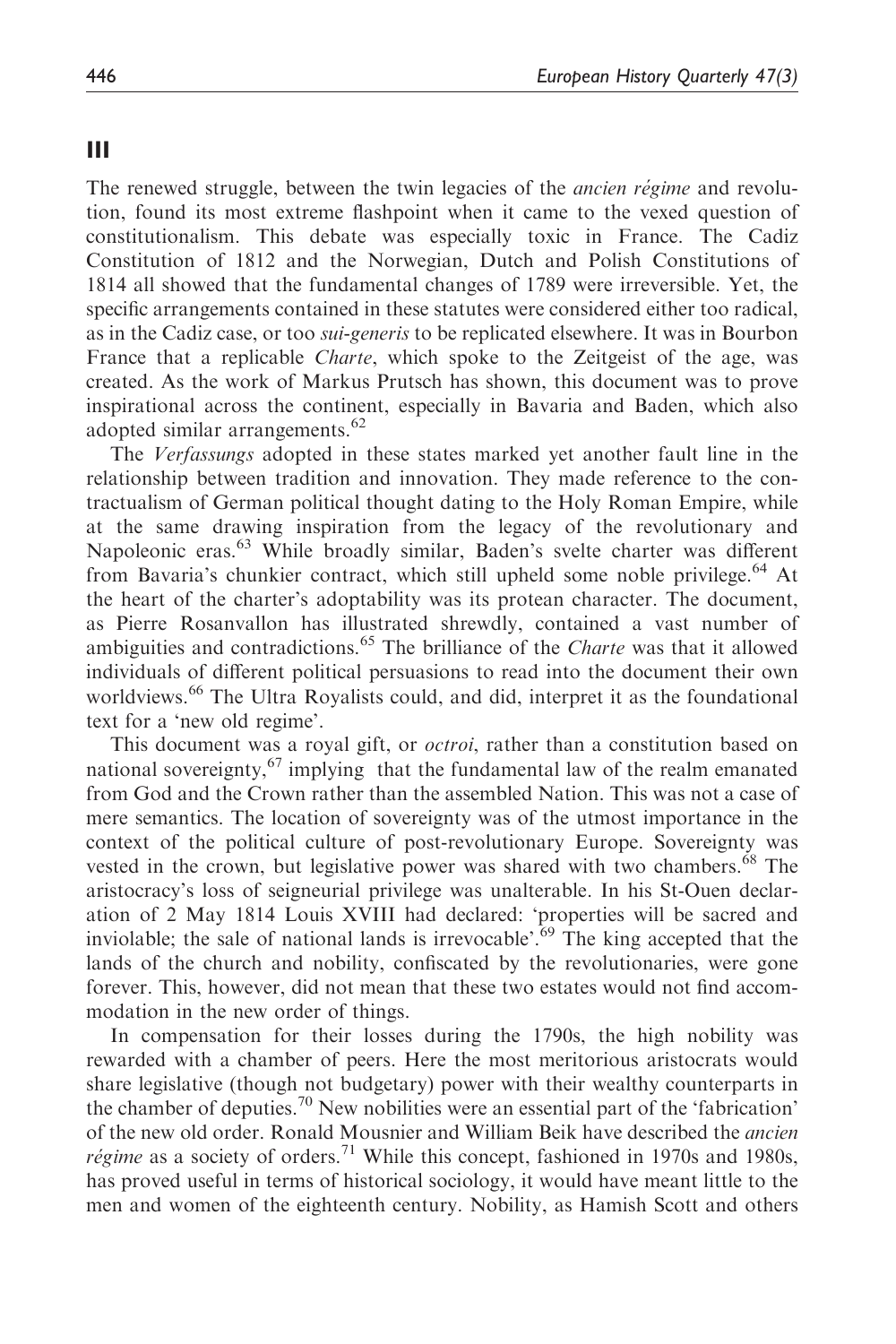have shown, varied enormously in terms of political power, ceremonial prestige, privilege and wealth.<sup>72</sup>

The nineteenth century, through the Napoleonic invention of the Imperial nobility, would show itself highly impatient and unsympathetic to the old seigneurial nobility.<sup>73</sup> Mere *hobereau* and former *szlachta*, on the surface at least, seemed little better than the bourgeoisie or peasants. Gradually, between 1815 and 1848, throughout Europe these 'lords of the manor' shed their juridical and seigneurial privileges.<sup>74</sup> The Prussian Junkers and Austro-Polish landlords of Galicia did this with ill grace and only when forced to do so by the  $1848$  revolutions.<sup>75</sup> Elsewhere the transition was more peaceful. Nobility in the post-Napoleonic world came to mean titles and prestige rather than seigneurialism. The elder Tocquevilles, who for centuries had borne no titles, became vicomtes and departed for the chamber of peers in Paris.<sup>76</sup> The partitioned grandees of Poland abandoned, with some regret admittedly, the concept of a noble republic of equals. Their meaner Polish szlachta cousins receded into obscurity, while higher up the social ladder the Potockis, Radziwills, Jablonowskis, Czartoryskis and Zamoyskis continued to be regulars at European courts and proudly bore their non-Polish titles.<sup>77</sup>

The nineteenth-century European nobility for the first time in its history started to overcome the boundaries that geographic fragmentation had thrown up. The battle against revolution bred solidarity and encouraged the creation of a sociopolitical aristocracy fit to meet this challenge head on. This was a trans-national endeavour. Privileges were no more, but after 1815 the titled elites believed that they were the custodians of the 'true' spirit of an *ancien régime* they had both imagined and forgotten. These titled individuals who proudly wore gilded court and military uniforms were a notable re-invention of a previous model.<sup>78</sup> Throughout the century an ongoing attempt to stay near to the levers of power was maintained. Injections of new blood came to be seen as necessary, although the arrival of a Jewish aristocracy in the Hapsburg Empire (and elsewhere) was not without controversy.<sup>79</sup> The titled nobility of this period was a significant re-formulation of the elite political culture that had characterized the early modern world.

Restoration France was the trendsetter in this field. It re-invigorated Napoleon's fusion of honour and virtue. The institution of '*majorat*' was refashioned so as to preserve 'inheritance entail' for the eldest sons of peers.<sup>80</sup> As Philip Mansel has observed, access to the royal court was now contingent on state service, rather than aristocratic pedigree.<sup>81</sup> Even the most inveterate reactionaries like Joseph de Maistre, Louis de Bonald and Renée de Chateaubriand did not advocate a complete *retour en arrière*. For example, the old *parlements*, provincial estates or Gallican church found no new advocates who lobbied for their resurrection.<sup>82</sup> Despite their rhetoric of restoration, arch-conservatives could be surprisingly fresh in their approach to political problems.

One of the old-new problems that emerged during the first few years of the French Restoration was a renewed struggle between crown and nobility. $83 \text{ In}$ 1816 the king had appointed a moderate ministry to restrain the excesses of the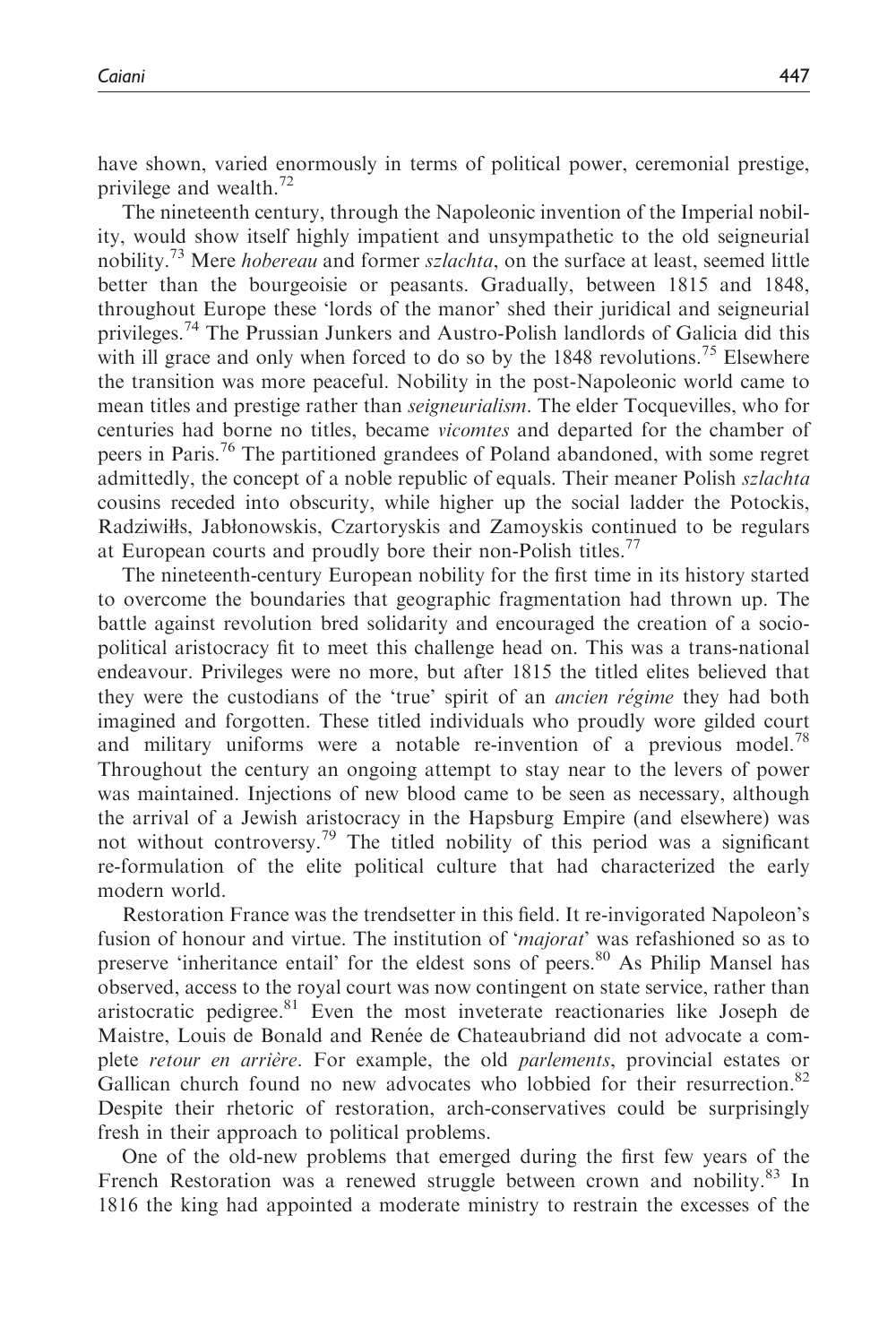ultra-royalist chamber of deputies elected after Napoleon's hundred days.<sup>84</sup> The Ultras, extremist royalist nobles, prided themselves in being 'plus royaliste que le roi'. The most articulate partisan of this party, was Chateaubriand, who in his pamphlet the '*Monarchie selon la charte 1816*', provided one of the most compelling arguments that government should be bound by the wishes of a parliamentary majority. According to him:

It follows, that under a constitutional monarchy, it is public opinion that is the source of legitimacy for the ministry, principium et fons, In consequence it[s power] derives from this [source]; the ministry must emerge from [the] majority of the chamber of deputies, because the deputies are the principal agents of public opinion.<sup>85</sup>

Despite his conservative agenda, Chateaubriand advocated the modern principle of a government's parliamentary accountability. Ultimately, the chamber's large ultra-royalist majority made them the perfect representatives of the 'new old regime'.<sup>86</sup>

Thus, in this way a complete return to the past was avoided while the spirit of the *ancien régime* was maintained. The problem for conservatives, like Chateaubriand, was that they were very vague and inconsistent when it came to defining the key concepts of their political culture. Their approach to theory was essentially reactive. Opportunistically, they coated their factional self-interest in theoretical drag ex post facto. The slogans of tradition, legitimacy and order all remained rather nebulous when it came to ultra-royalist political thought. This was to prove a decided disadvantage when it came to confronting their liberal opponents. Intellectuals like Constant, Guizot and Royer-Collard, during the 1820s, built up a formidable conceptual and historical arsenal with which to counter their enemies. They were highly articulate, and when it came to debate they ran rings round the Ultras. These liberal politicians, in many ways, invented the wicked depraved pre-1789 world so familiar to the popular imagination today. As Guizot put it in his fourteenth lecture on the 'History of European Civilization':

Upon the continent, the progress of civilization has been much less complex and complete [when compared to England]. The various elements of society – the religious and civil orders – monarchy, aristocracy and democracy, have developed themselves, not together and abreast, but in succession. Each principle, each system has had after a certain manner, its turn.<sup>87</sup>

Guizot lamented that, unlike England in 1688, mixed government had not come into being in France peacefully. Freedom of the individual was still constrained by monarchical, aristocratic and ecclesiastic shackles that dated from before 1789. Few ultra-royalists felt the need to defend or propagate a positive public image of the *ancien régime* that they had internalized in their youth. This left the stage free for others to describe how dark and dismal life had been pre-1789.<sup>88</sup> France was not the only place in Europe where conservatives were struggling to defend their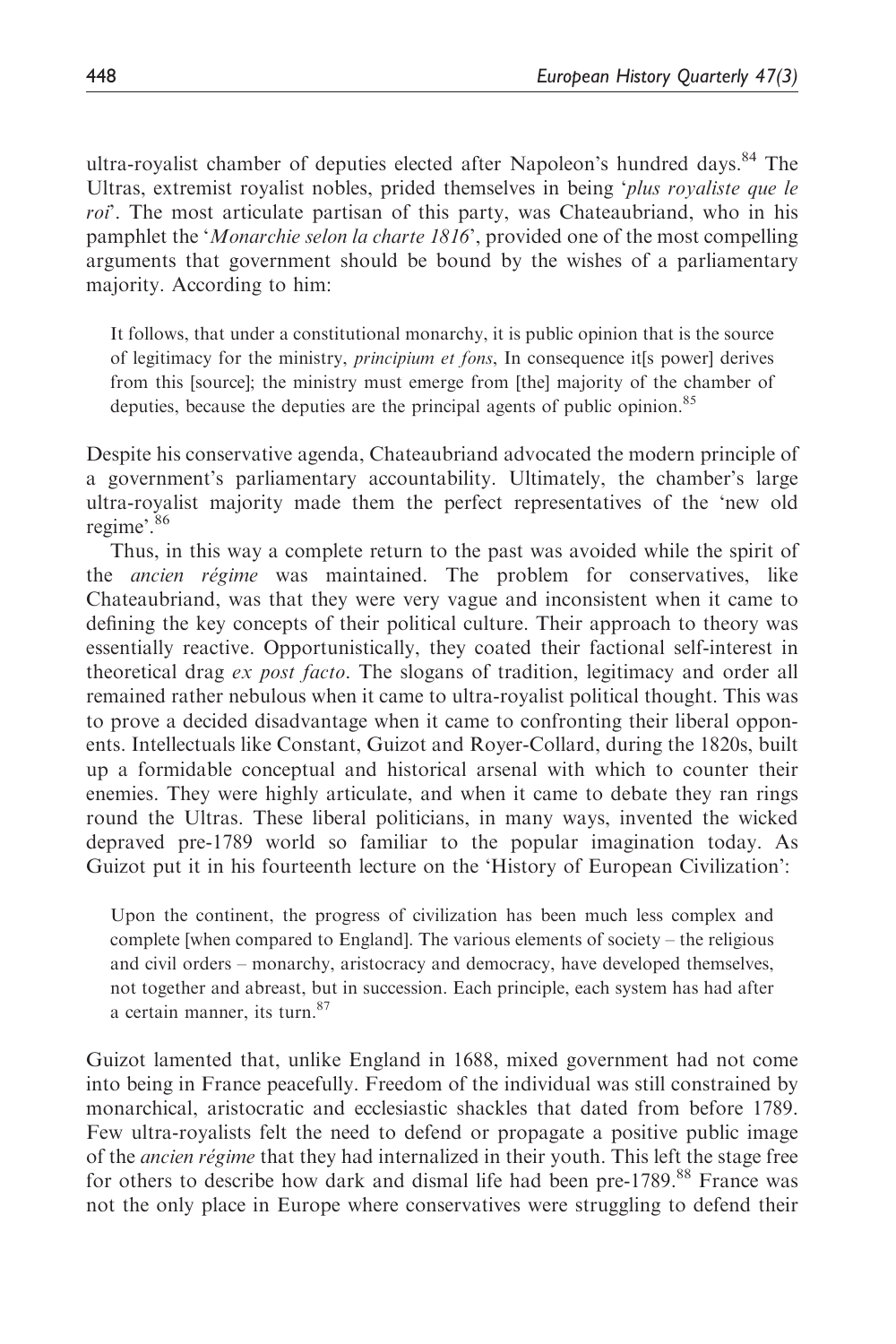vision of the old regime. When confronted with the great reform act of 1832, Peelite Tories appealed to something they called 'old England'.<sup>89</sup> Like their French ultraroyalist counterparts, they failed singularly to define what this mythical golden age meant in practice.<sup>90</sup>

It was Stendland, perhaps, who best epitomised this black legend in his novel The Chaterhouse of Parma. He describes his anti-hero, Count Mosca della Rovere Sorezana in a highly evocative fashion:

Mosca was a man who might have been forty or forty-five. He had large features, no trace of self-importance and a simple, cheerful expression which told in his favour. He would have been very handsome too, had not a quirk of his prince not forced him to wear powder in his hair as a guarantee of his having the right political ideas.<sup>91</sup>

A sparkling conversationalist, sexually licentious, corrupt and venal, Count Mosca, was not just the most attractive character in the novel, he was the incarnation of the ancien régime aristocrat. The clouds of hair powder encountered in the novel are the ectoplasm of the evil *ancien régime*. The radical Stendhal was not just condemning the corrupt past but he lampooned the equally iniquitous post-heroic present. Mosca was not just a man of pre-1789 values he was the living embodiment of the 'new old regime'.<sup>92</sup> From his exile, the former Emperor also participated with relish in the formulation of a liberal black legend of the *ancien régime*:

In France the nobles represented the Franks and Burgundians, while the rest of the nation were the Gauls. The feudal regime introduced and established the principle that all lands had a lord. Priests and nobles exercised all political rights; the peasants were enserfed to their domains. The march of civilization and enlightenment liberated the people.<sup>93</sup>

Cleverly from Saint Helena, Napoleon actively forgot the authoritarianism of his Empire and reinvented himself as the champion of liberal values. The legacy of Revolution and Empire were the sole defence against a new *ancien régime* that despite its claims to benignity was anti-historical according to Bonapartists and those who identified with the progress of civilization. In the same way liberals in the chambers accused conservatives not of seeking a harmonious synthesis between old and new but of wanting to plunge France under the shadow of the Bastille.

One of the more interesting figures in this debate was Regnault de Warin, the Girouette (turncoat) par excellence,  $94$  who in 1820 published a 'dictionary of the ancien régime<sup>'.95</sup> After having been a Jacobin, a latter day hagiographer of Louis XVI, an ardent Bonapartist and a Restoration royalist, Warin discovered his inner liberal soul.<sup>96</sup> In a confused and disorientating alphabetical compendium, he listed the abuses of feudalism and the old nobility with relish.<sup>97</sup> Wisely enough, the institution of monarchy was omitted from his denunciation of the past. This was a wise move because shortly after publication of the dictionary, the duc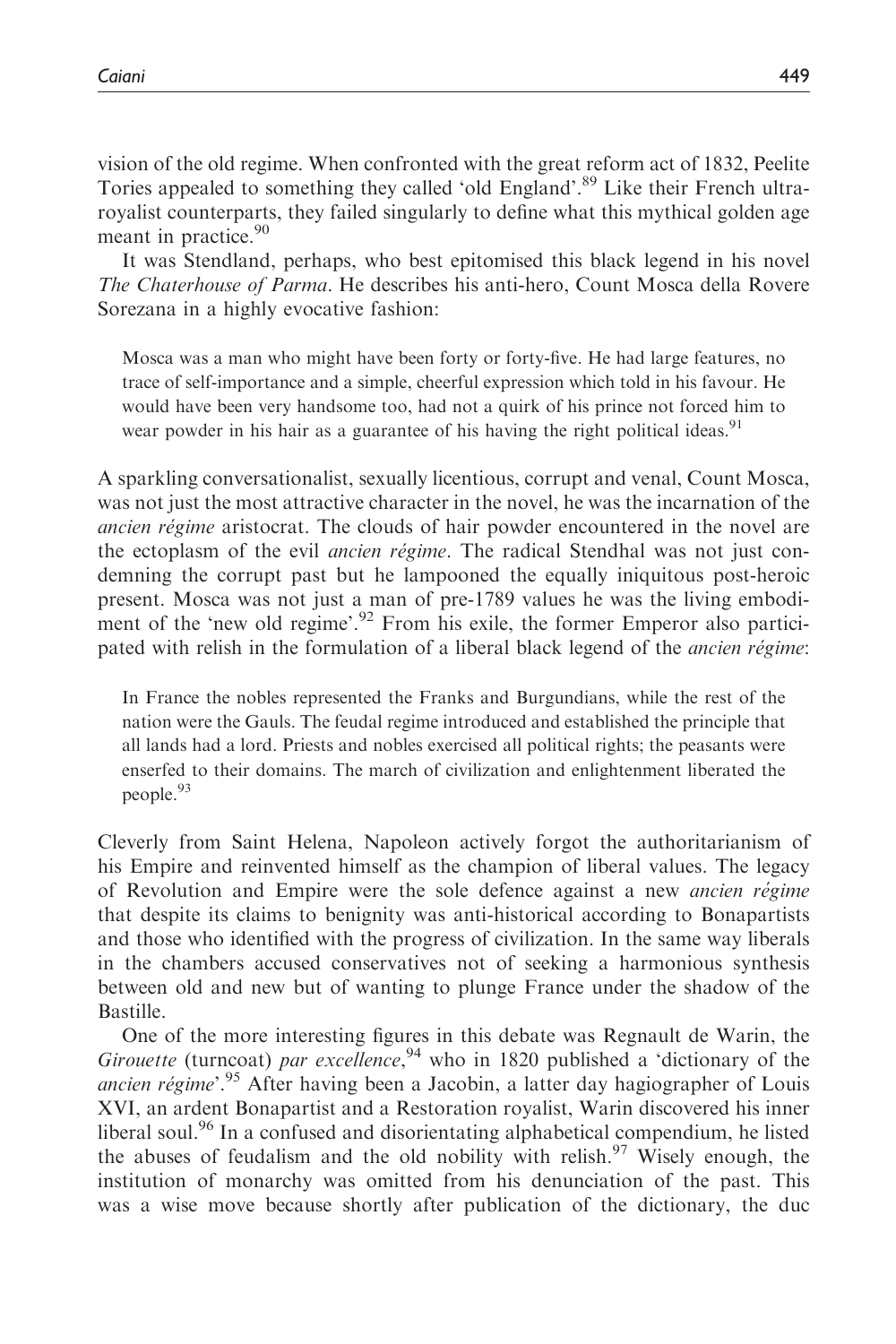de Berry was assassinated. The fallout from the murder of this Bourbon prince was significant. The moderate government of Decazes fell and reaction against subversive elements in society followed.<sup>98</sup> Despite it stylistic flaws and poor prose Warin's text seems to have been fairly popular. The liberals triumphed with the advent of the July Monarchy and this regime was very sympathetic to the myth of 'bad old regime'. In 1832 Warin's dictionary received a second augmented edition.<sup>99</sup> Shortly after this, his hitherto indefatigable pen succumbed finally to the twin pressures of decrepitude and penury.

## IV

When it came to ordering peasant communities and managing regional diversity, attempts to salvage and recast elements of the old regime for the new gave rise to decidedly mixed results. Beyond the Olympian summits of the world of political elites, the battle to define the 'new old regime' reverberated to the very bottom of the social pyramid. The original research of Bernard Rulof on Languedoc and that of Tracy Dennison on the serfs of Voskashnikovo highlights that peasants and their lords faced dilemmas that were not dissimilar to those confronting their governments.<sup>100</sup> The feudal past and the modern agricultural present needed to find a new synthesis post-1815. Landowners across Europe desperately tried to manage the transition from paternalism to popular politics as best they could.<sup>101</sup> Noblefunded drinking societies and legitimist rural clubs tried to sacralize the bond between peasant communities and the 'natural' leadership provided by local squires.<sup>102</sup> These appeals to heritage, hierarchy and tradition actually camouflaged political processes that were highly disruptive.

It was the beginning of a long apprenticeship in politics for Europe's peasants.<sup>103</sup> Such politicization was hardly harmonious, as central government's intrusions de-stabilized the customs and rhythms of rural life. A good example can be found in Sahlins' study of the *guerre de Demoiselles*.<sup>104</sup> Here 'Charivaris' and other atavistic forms of resistance were resurrected to fight the very unwelcome forestry codes which struck brutally at the very heart of the peasant community.<sup>105</sup> Violent clashes between traditional peasants and the might of the state exposed that the understanding of 'new old regimes' was contested ground. The stakes in defining how the legacy of the old order shaped the present were high for both conservatives and radicals.

After 1848, some revolutionaries, realizing the growing engagement of the peasantry with politics, refashioned the legacy of the old order and its traditions of peasant communalism to suit more radical objectives. One need only think of Alexander Herzen's idyllic and highly idealized portrayal of the Russian Mir. For this revolutionary, Russia was not backward but better suited than other European peoples for communism thanks to its traditional rural structures which fostered common ownership and communal self-government.<sup>106</sup> The peasant communities of the old Mir (or village) made serfs ideally positioned to meet the challenges of modernity head-on. It could be argued that such debates on the role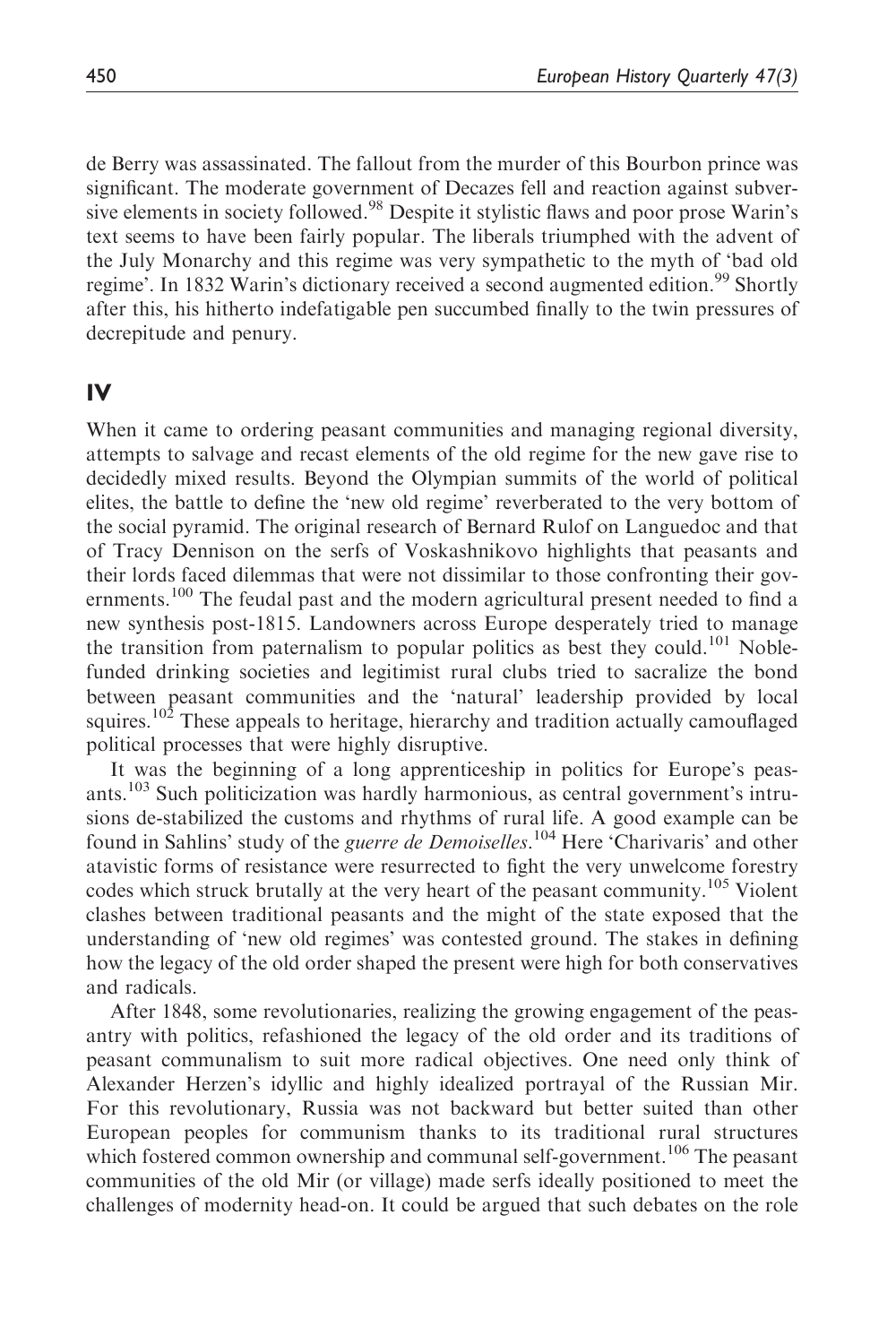of heritage in organizing peasant communities was another, perhaps more pastoral, form of 'new old regime'.

Equally, the manner in which respect for regionalism could be reconciled with strong government was an issue that deeply challenged the post-Napoleonic world. Sir John Elliott famously described the style of rulership in the early modern world as one of composite monarchy.<sup>107</sup> Put simply, in order to incorporate inherited and conquered provinces into their kingdoms, monarchs bestowed significant regional and fiscal privileges and autonomies on their subjects. After the failed Napoleonic experiment of integrating Europe under a unified system of administration, composite monarchies experienced a second lease of life across the continent. The best known examples were Sardinia-Piedmont, the United Kingdom of the Netherlands and the Habsburg Empire.

On the surface this was an old solution to an old problem. Yet the legacy of the Napoleonic wars had deeply changed Europe and created new expectations. Restoration governments had a delicate balancing act to accomplish.<sup>108</sup> They inherited from Napoleonic France administrative reforms and institutions which far exceeded the ambitions of most enlightened absolutists from the *ancien régime*. At the same time, French occupation and the imposition of cultural imperialism had awakened a sense that linguistic and cultural groups had their own rights. Managing such diversity in a Europe of powerful, centralized and reforming monarchies could prove insoluble. Indeed, the House of Nassau desperately sought to appeal to a common Burgundian past to justify the Netherlandish present.<sup>109</sup> A barrage of newspapers, educational policies and administrative reforms failed to convince its Belgian subjects that more united than separated them from their Dutch neighbours. The linguistic and administrative policies of the Dutch United Kingdom could not bridge the deep historic and religious antipathies that divided south from north in the Low Countries.<sup>110</sup> The ghosts of the defunct Austrian Netherlands made the construction of a shared Dutch past unconvincing. In 1831 the Belgians corrected this by rising up in revolution and creating a 'new old regime' which fitted their context.

The kingdom of Lombardy-Venetia experienced similar issues. Even its name belied the fact that it was fabricated simply by fusing two Italian provinces whose culture, society and economies shared only a common border. Unlike the Habsburg erblände, which still possessed provincial estates, feudal law and, where pedigree dictated, access to public office, Lombardy-Venetia retained much of its Napoleonic edifice.<sup>111</sup> The Habsburgs tried with determination to fuse their dynastic history with the legacy of Napoleon into an eclectic 'new old regime'. They tried, through strong educational policies (almost a third of the entire Empire's educational budget), to teach Italians to be Kaisertreue.<sup>112</sup> The Coronation of Ferdinand I in Milan in 1838 marked the pinnacle of the Austrian penchant for inventing traditions en masse. A barrage of spectacles, rituals, traditions, gestures and costumes were created for the occasion.<sup>113</sup> Despite their *ancien régime* appearance they owed more to Napoleon than to the history of the Habsburg dynasty. As in the best art forgeries, significant layers of varnish were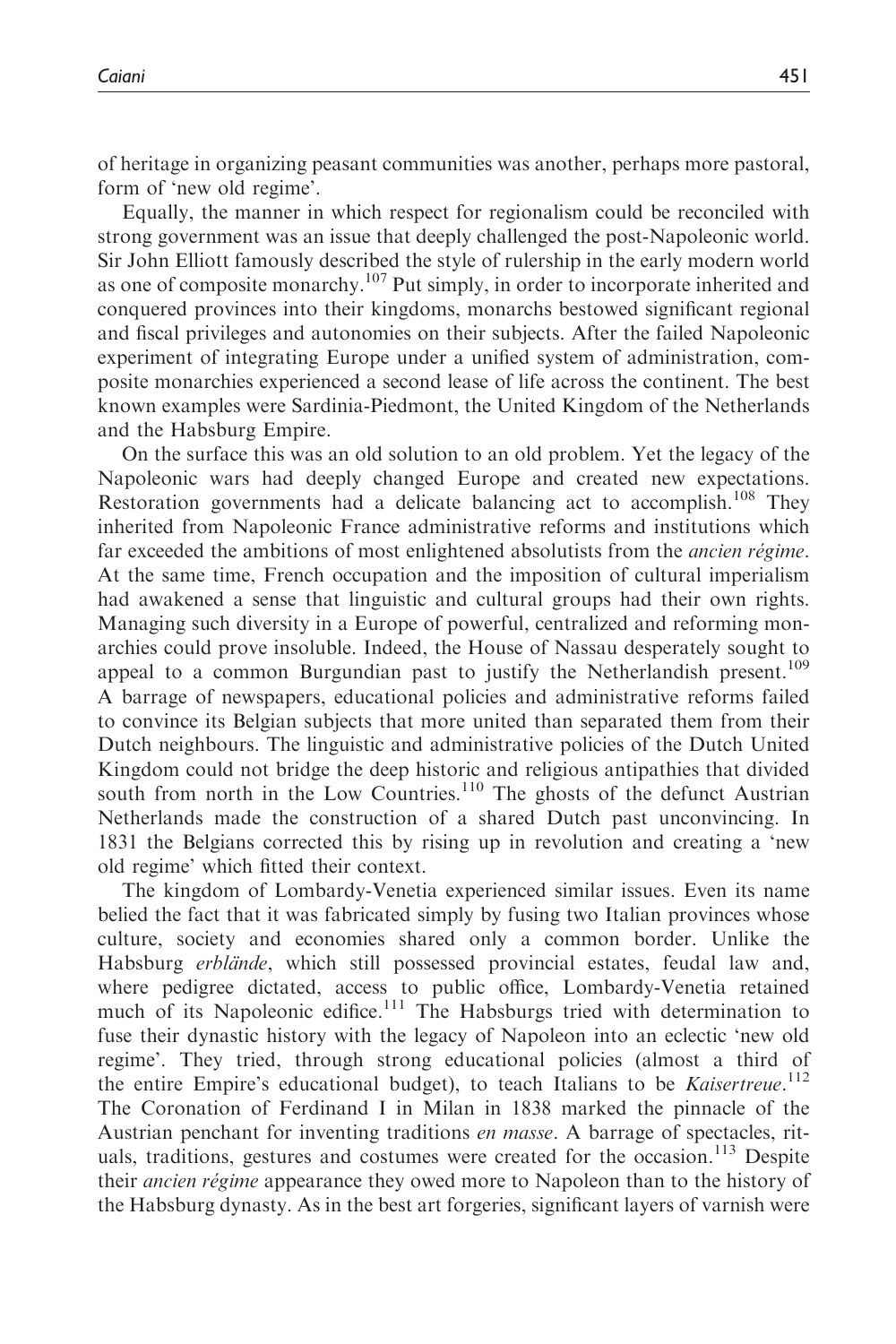superimposed in the hope that this fake patina, giving the appearance of centuries of ageing, would fool spectators. It would be harsh to say that this experiment was doomed to failure as the Habsburg deployed very significant resources in trying to accommodate these Italian provinces into their Empire. The cries of 'viva Radetsky' of some Lombard peasants during the 1848 revolution highlight that at least some felt loyalty to this newly minted old order.<sup>114</sup>

Nowhere more so than in Spain did the quest to accommodate the legacies of antiguo régimen regionalism prove so bloody and divisive. Carlism, and its wars, did not translate straightforwardly into a battle between progressives and reactionaries.<sup>115</sup> Such a description belies the stunning complexities and realities that lay behind so much of both Cristino and Carlist thinking. On the face of it this was a dynastic dispute. Those who supported the French-style Salic law of male succession, imported by Philip V in 1715, bitterly opposed those who defended older Visigothic traditions of female inheritance.<sup>116</sup> It is important to note that both of these positions were historically grounded. They proposed competing visions of how the legacy of the *ancien régime* could re-structure Spain's future.

The liberal Cristinos appealed to the heroic example of the *Comuneros* revolt and Spain's chequered history of administrative reform,  $117$  whereas the counterrevolutionary Carlists were an eclectic agglutination of ultramontane theocrats, defenders of regional 'fueros', re-interpreters of the leyes fundamentales of the kingdom and admirers of Charles III's enlightened absolutism.<sup>118</sup> The nation that had most resisted Napoleon's administrative system tore itself apart over what to retain from the past and what to borrow from their former enemy. Here as elsewhere in Europe the definition of how the heritage of past should shape the future was up for grabs. Carlos Marı´a Isidro and his Carlist supports appealed to a romantic social compact symbolized by the Arbol de Guernica.<sup>119</sup> It was a vision of history in which provinces, traditional Cortes and monarchs had reached a mutually beneficial system of regional autonomies (fueros) that were at the heart of their prosperity. It was no straightforward vision of Restoration because, as Alexandra Wilhelmsen has shown, words like reform and renovation were buried deep inside Carlist rhetoric too.<sup>120</sup> They did not merely re-present the *antiguo régimen* but wanted to improve on it.

This struggle in Spain broke the unity of the Vienna settlement (at least temporarily). The liberal powers of the West formed a quadruple alliance in 1834 to resist the Münchengrätz convention of the Eastern Empires.<sup>121</sup> In the Englishspeaking world this is a largely forgotten story, hidden beneath an overly simplistic narrative of reaction versus progress. The first Carlist war highlighted the vital importance of mastering the immediate past in order to organize the present. All of Europe watched, and sent money, arms and volunteers to Iberia. As far Russia, Nikolai Gogol nervously joked about the hispanomania of current affairs in his 'diary of a madman'.<sup>122</sup> Such levity tried to distract attention from the fact that Spain was a vital test case when it came to defining which conception of the 'new old regime' would win the day. Was it to be the cherished (and unrealistic) conservative polity that tried to reconcile regional diversity with strong government,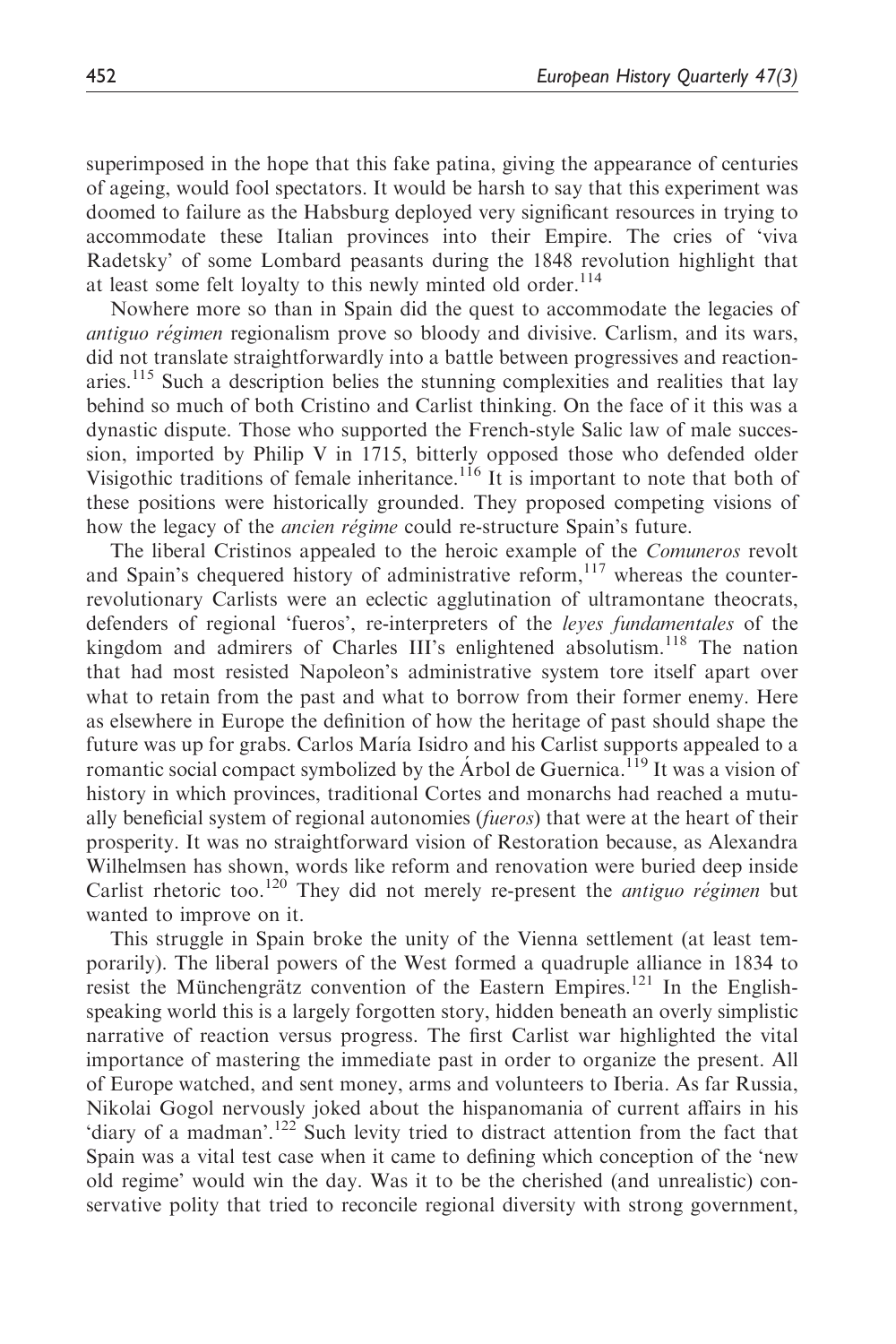or was it to be the liberal black legend that had refashioned the *ancien régime* into an age of corruption and superstition which threatened to plunge European civilization back into obscurantism?

This article is part of a wider and ongoing research project, and its argument, though still evolving, claims to make a contribution to the historiography of the Restoration. Building on the important work of Waresquiel, Broers, Laven and Riall, it seeks to move beyond sterile interpretations that depict Europe at this time as if it were a car in reverse gear. The dichotomy of progress versus reaction, though not without its uses, does tend to make readings of this period overly teleological and laden with anachronistic value judgements. The post-Napoleonic world has been painted, unhelpfully, as a frustrating waiting room before Europe entered a more interesting age of democracy and nationalism. Such a dismissive view caricatures an age that was rich in political thought, strife and cultural innovation. Focusing simply on the struggle against the Revolution after 1815 is to examine only half of the picture.

The *ancien régime* and its legacy was interpreted and reworked constantly throughout these decades. It was described simultaneously as a model and a ruin – paradoxically invoked by some as a blueprint and by others as a dangerous obstacle to be avoided. Behind these debates nearly all accepted that a complete retour en arrière was impossible. Conservatives, liberals and radicals all fashioned their own alternative versions of new-old regimes that would legitimize their political agenda and strengthen their dreams of a stable future. It could be speculated that many of the challenges and debates of this neglected period find, admittedly imperfect, parallels with our own age. Managing diversity in an interconnected world, finding a stable relationship between popular and elite politics, the desirability of foreign intervention and establishing legitimacy in the realm of international relations are issues that confronted Chancellor Metternich as they today face Chancellor Merkel. The ghosts of the *ancien régime* made an impressive contribution to the structure and reshaping of politics after 1815. Perhaps we neglect the spirits of the post-Napoleonic age at our own peril.

#### Acknowledgements

I have accumulated a very large number of intellectual and academic debts for this article. At Kent, I wish to thank my steadfast colleagues, Leonie James and Giacomo Macola, for their support and encouragement (and I am grateful to Mark Lawrence for his reading suggestions for Carlism). I would also like to thank Joanna Innes for reading an earlier draft of this text and making many helpful suggestions for improvement. The genesis of this article was a keynote lecture I delivered in Copenhagen, during the summer of 2015, and I want to express my gratitude to Ramus Glenthøj and Morten Nordhagen Ottosen for their inspiration and for providing a wonderful forum for the exchange of ideas. The content of this article was also inspired by a four-day conference at Kent's Paris campus in August 2016. I want to thank Stephen Bann, Michael Broers, Bettina Frederking, Gaynor Johnson and Munro Price for many hours of conversation and inspiration. Finally, I am indebted to the three anonymous readers of this article and their invaluable suggestions for improvement.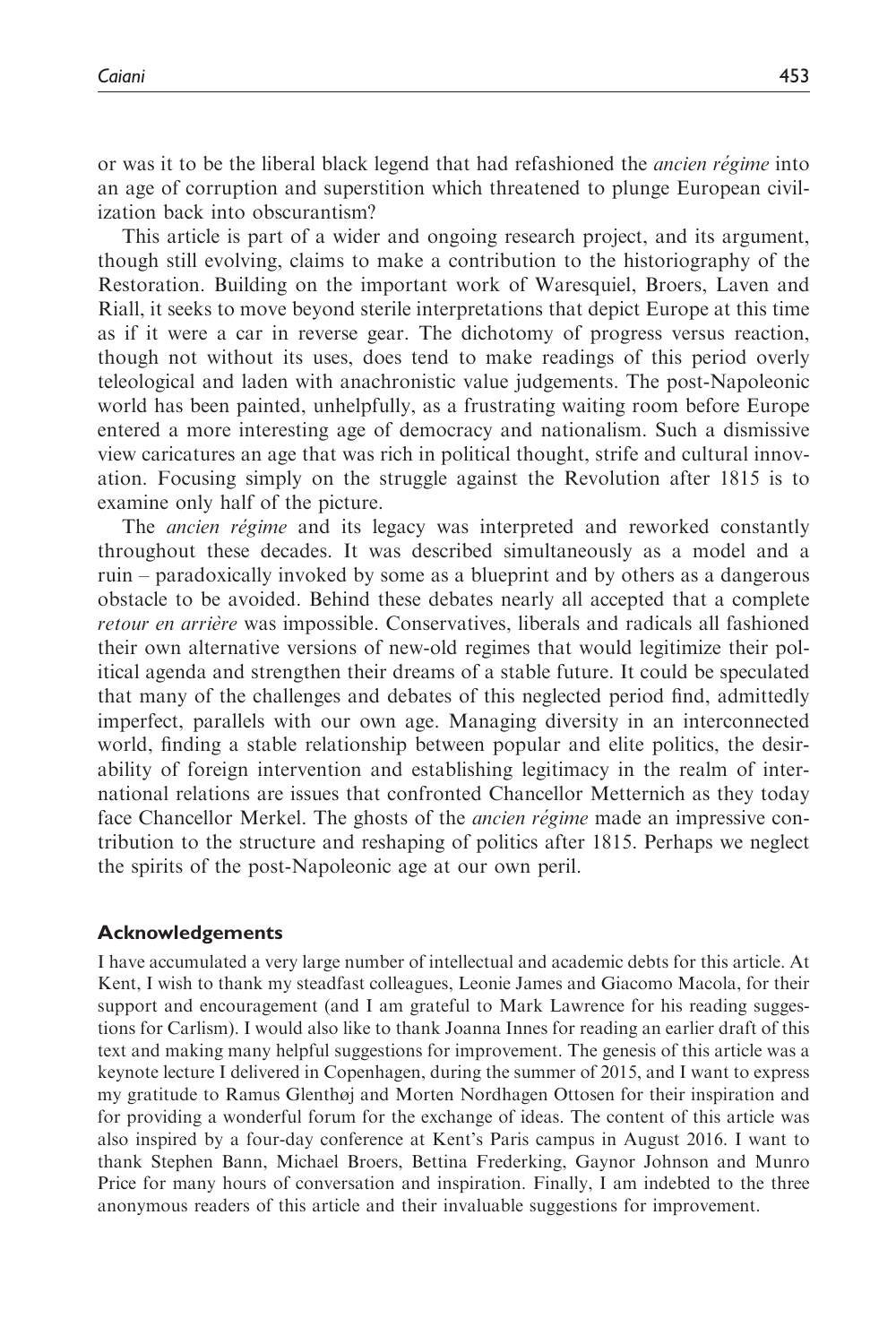#### **Notes**

- 1. Alain Rey, Révolution, Histoire d'un mot (Paris 1989), esp. section IV, 291-361.
- 2. For a rudimentary discussion of the origins of the old order see Alan James, *The Origins* of French Absolutism, 1598–1661 (London 2006).
- 3. William Doyle, The Oxford Handbook of the Ancien Régime (Oxford 2013), 1–10 and for a lexicographical analysis see Olivier Christin, 'Ancien Régime: Pour une approche comparatiste du vocabulaire historiographique', Mots, Les langages du politique, No. 87 (2008), 13–25.
- 4. Alfred Cobban, The Social Interpretation of the French Revolution (Cambridge 1999), passim, but esp. 15–25.
- 5. C.B.A. Behrens, Ancien Régime (London 1972), passim.
- 6. William Doyle, Parlement of Bordeaux and the End of the Old Regime, 1771–90 (London 1974); Timothy Blanning, Reform and Revolution in Mainz, 1743-1803 (Cambridge 1974); Franco Venturi, *The End of the Old Regime in Europe*, 3 vols (Princeton, NJ 1992); Michel Antoine, Le Conseil du roi sous le règne de Louis  $XY$  (Paris 2010); and J.C.D. Clark, English Society 1688–1832: Ideology, Social Structure and Political Practice During the Ancien Régime (Cambridge 1999).
- 7. Reinhart Koselleck and Jobst Welge, The Practice of Conceptual History: Timing History, Spacing Concepts (Stanford, CA 2002)
- 8. Diego Venturino, 'Alle Origini dell'Antico Regime', in Cesare Mozzarelli and Gianni Venturi, eds, L'Europea delle Corti alla Fine dell'Antico Regime (Rome 1991), 9–25. 9. Ibid., 13.
- 10. Mortimer N.S. Sellers, 'Classical Influences on the Law and Politics of the French Revolution', in Anthony Grafton, Glen Most and Salvatore Settis, eds, The Classical Tradition (Cambridge, MA 2009), 822–6; for an older view see, H.T. Parker, The Cult of Antiquity and the French Revolutionaries: A Study in the Development of the Revolutionary Spirit (New York 1965), passim.
- 11. Stuart Woolf, 'French Civilization and Ethnicity in the Napoleonic Empire', Past and Present, No. 124 (1989), 96–120.
- 12. For a broader perspective, see Astrid Swenson, The Rise of Heritage: Preserving the Past in France, Germany and England, 1789–1914 (Cambridge 2013), 23–144.
- 13. Marc Bloch, The Historian's Craft (Manchester 1992), 79.
- 14. Arno Mayer, The Persistence of the Old Regime: Europe to the Great War (Toronto 1981). Based on the Carl L. Becker Lectures of Cornell 1977.
- 15. Ibid., 5–6.
- 16. This explanatory model was similar to Antonio Gramsci's almost acrobatic intellectual efforts to explain why Italy had singularly failed to create a native tradition of bourgeois revolution and socialist radicalism. See, Antonio Gramsci, Prison Notebooks, 3 vols (New York 1975), Notebook 4 §57, 232.
- 17. Michael Broers, Europe after Napoleon: Revolution, Reaction and Romanticism 1814–1848 (Manchester 1996), 9–18; and David Laven and Lucy Riall, eds, Napoleon's Legacy: Problems of Government in Restoration Europe (Oxford 2000), 1–26.
- 18. Eric Hobsbawn and Terence Ranger, The Invention of Tradition (Cambridge 1983), 1. 19. Ibid., 2.
- 20. Karl Mannheim, 'The Problem of Generations', in *Essays on the Sociology of Knowledge* (London 1952), 276–320; and Alan B. Spitzer, The French Generation of 1820 (Princeton, NJ 1987), 3–34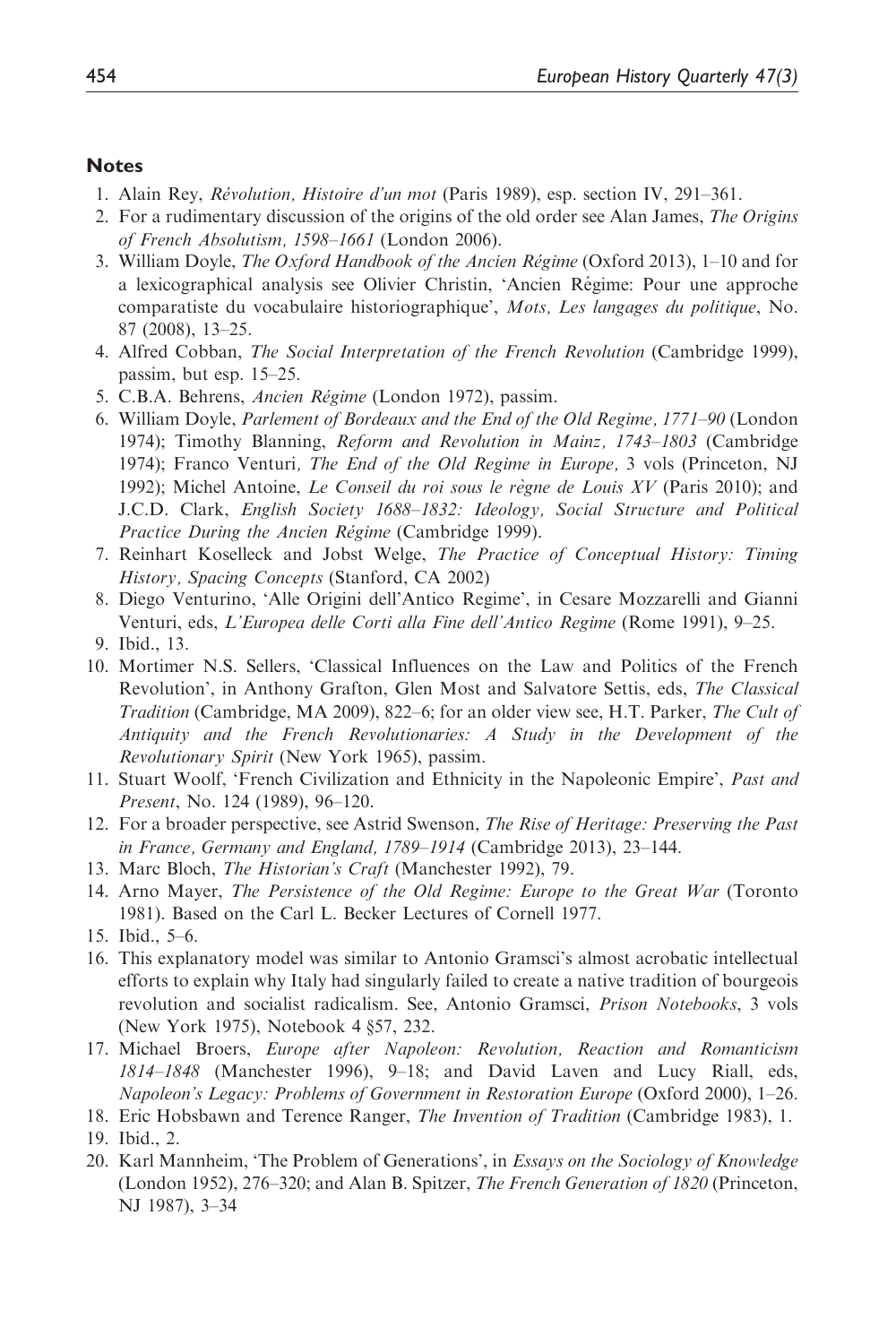- 21. Cited in Mannheim, 'The Problem of Generations', 283.
- 22. Ibid., 304–12.
- 23. The Duc de Richelieu would seem to be the exception that proves the rule. After spending two decades as Governor of Odessa and Crimea he returned to become Prime Minister of Bourbon France. His behaviour and political difficulties truly showed that home was no longer home even for returning émigrés. See Emmaneul de Waresquiel, Le Duc de Richelieu 1766–1822 (Paris 1990), 205–51.
- 24. William Godsey, Jr, Nobles and Nation in Central Europe: Free Imperial Knights in the Age of Revolution, 1750–1850 (Cambridge 2004), 216–26.
- 25. Ibid., more broadly Chapter 7.
- 26. John McErlean, Napoleon and Pozzo Di Borgo in Corsica and After, 1764–1821: Not Quite a Vendetta (New York 1996); and Peter Gerrit Thielen, Karl August von Hardenberg 1750–1822 (Grote 1967).
- 27. Jerzy Lukowski, The Partitions of Poland 1772, 1793, 1795 (London 1999).
- 28. W.H. Zawadzki, A Man of Honour: Adam Czartoryski as a Statesman of Russia and Poland 1795–1831 (Oxford 1992).
- 29. C.M. Woodhouse, Capodistria: The Founder of Greek Independence (Oxford 1973).
- 30. A similar, and more conservative, case can be found in the Moldavian aristocrat Alexander Stourdza: see Stella Ghervas, Réinventer la tradition: Alexandre Stourdza et l'Europe de la Sainte-Alliance (Paris 2008), 24–34.
- 31. K.E. Fleming, The Muslim Bonaparte: Diplomacy and Orientalism in Ali Pasha's Greece (Princeton, NJ 2014), 95–117.
- 32. Lucien J. Frary, Russia and the Making of Modern Greek Identity, 1821–1844 (Oxford 2015), esp. Chapter 2.
- 33. Richard Clogg, A Concise History of Greece (Cambridge 2013), 46–87.
- 34. Eugen Joseph Weber, Peasants into Frenchmen: Modernization of Rural France, 1870– 1914 (Stanford, CA 1976); Andre Jardin and A Tudesq, Restoration and Reaction, 1815– 1848 (Cambridge 1983); Dominic Lieven, The Aristocracy in Europe, 1815–1914 (London 1992); Alan Sked, Metternich and Austria: An Evaluation (Basingstoke 2007); Judith Devlin, The Superstitious Mind: French Peasants and the Supernatural in the Nineteenth Century (London 1985); Bernard Rulof, 'Wine, Friends and Royalist Popular Politics: Legitimist Associations in Mid-Nineteenth-Century France', French History, Vol. 23, No. 3 (2009), 360-82; and David Higgs, Nobles in Nineteenth-Century France: The Practice of Inegalitarianism (London 1987).
- 35. See, George Armstrong Kelly, The Humane Comedy: Constant, Tocqueville and French Liberalism (Cambridge 1992); and Larry Siedentop, 'Two Liberal Traditions', in Raf Geenens and Helena Rosenblatt, eds, French Liberalism from Montesquieu to the Present (Cambridge 2015), 15–35.
- 36. Oded Heilbronner, 'The Age of Catholic Revival', in Stefan Berger, ed., A Companion to Nineteenth-Century Europe: 1789–1914 (Oxford 2006), 236–46. For an extreme example see, Martyn Lyons, 'Fires of Expiation: Book-burnings and Catholic Missions in Restoration France', French History, Vol. 10, No. 2 (1996), 240-66; Félicité de Lamennais, L'Imitation de Jésus-Christ (Paris 2015); Gareth Atkin, 'Reformation, Revival and Rebirth in Anglican Evangelical Thought, c.1780–c.1830', in Kate Cooper and Jeremy Gregory eds., Revival and Resurgence in Christian History (Woodbridge 2008), 74–84. For a bizarre example, Danilo Raponi, Religion and Politics in the Risorgimento: Britain and the New Italy, 1861–1875 (Basingstoke 2014).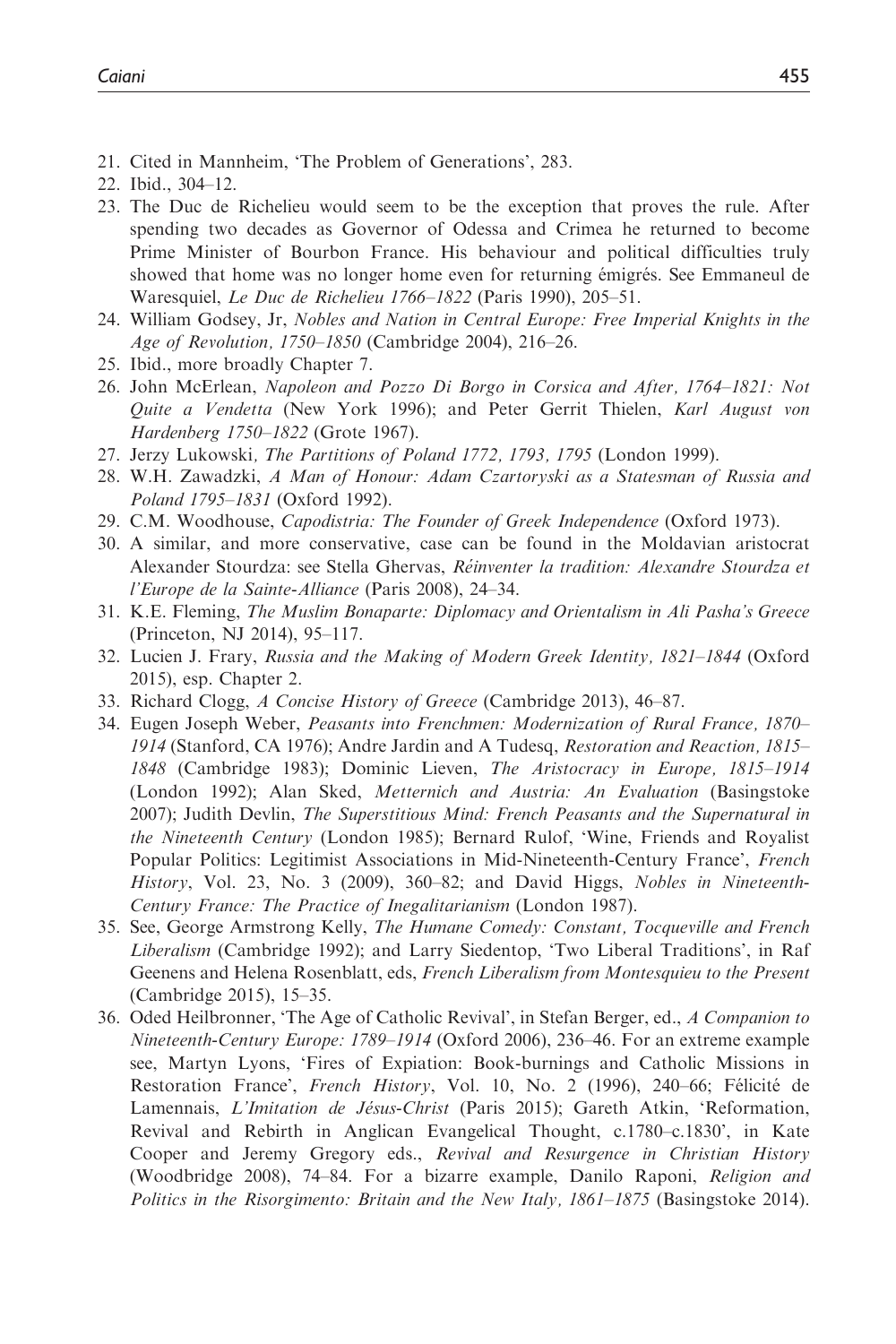Christian socialist tendencies also fed Empire; see Osama W. Abi-Mershed, Apostles of Modernity: Saint-Simonians and the Civilizing Mission in Algeria (Palo Alto, CA 2010).

- 37. Michel Toda, *Bonald Théoricien de la contre-révolution* (Paris 1997), 71–99; and Flavien Bertran de Balanda, Louis de Bonald Publiciste Ultra (Aix-en-Provence 2010), esp. 255–66.
- 38. Gérard Gengembre, La Contre-Révolution ou l'Histoire désespérante (Paris 1989), esp. 127–31 and 215–24.
- 39. Andoni Artola Renedo, 'Élite(s) politique(s) et ecclésiastique(s) sous les restaurations -Essai comparative France/Espagne', in Jean-Claude Caron et Jean-Philippe Luis eds, Rien Appris, Rien Oublié? Les Restaurations dans l'Europe postnapoléonienne (Rennes 2015), 51–64.
- 40. Richard Elrod, 'The Concert of Europe: A Fresh Look at an International System', World Politics, Vol. 28, No. 2 (1976), 159–174; Henry Kissinger, A World Restored (New York 1964); Ian Clark, Legitimacy in International Society (Oxford 2007), 85–108; and Biancamaria Fontana, Constant Political Writings (Cambridge 1988), 45–167.
- 41. For a classic description of how legitimacy was defined at the fateful meeting between diplomats at Metternich's Rennwig villa, see Emmanuel de Waresquiel, Talleyrand le Prince Immobile (Paris 2003), 473–78.
- 42. Mark Jarret, The Congress of Vienna and its Legacy: War and Great Power Diplomacy after Napoleon (London 2013), 131–41; and Thiery Lentz, Nouvelle histoire du Premier Empire, 4 vols (Paris 2010) IV, 66.
- 43. Alexis de Tocqueville, L'ancien régime et la révolution (Gallimard 1967).
- 44. Laven and Riall, Napoleon's Legacy, 1–26.
- 45. Jürgen Habermas, The Structural Transformation of the Public Sphere (Cambridge 1992), 1-56.
- 46. Brian Vick, The Congress of Vienna, Power and Politics after Napoleon (Cambridge, MA 2014), 52–9.
- 47. For an extreme case see, Stanley Price and Munro Price, *The Road to Apocalypse: The* Extraordinary Journey of Lewis Way (London 2011).
- 48. Marie Pierre Rey, Alexander I, The Tsar who defeated Napoleon (DeKalb, IL 2012), 297–326.
- 49. Indeed, both Metternich and Prince Schwarzenberg were not averse to using the crusader cri de guerre: 'Dieu le veut!' when corresponding with each other during the defeat of Napoleon in 1813–1814. See, Alfons von Klinkowström, ed., Österreichs Teilnahme an den Befreiungskriegen: ein Beitrag zur Geschichte der Jahre 1813 bis 1815 (Vienna 1887).
- 50. Janet M. Hartley, 'Is Russia Part of Europe? Russian Perceptions of Europe in the Reign of Alexander I', Cahiers du Monde russe et soviétique, Vol. 33, No. 4 (1992), 369–85.
- 51. Vick, The Congress of Vienna, 66-152.
- 52. Friedrich Carl von Savigny, De la Vocation de Notre Temps pour la Législation et la Science du Droit (Paris 2006), 3–46.
- 53. Ibid., 104.
- 54. Ibid., Chapters 8 and 9.
- 55. Godsey, Nobles and Nation in Central Europe; Brenden Simms, The Struggle for Mastery in Germany, 1779–1850 (Basingstoke 1998); and Abigail Green, Fatherlands: State-Building and Nationhood in Nineteenth-Century Germany (Cambridge 2001).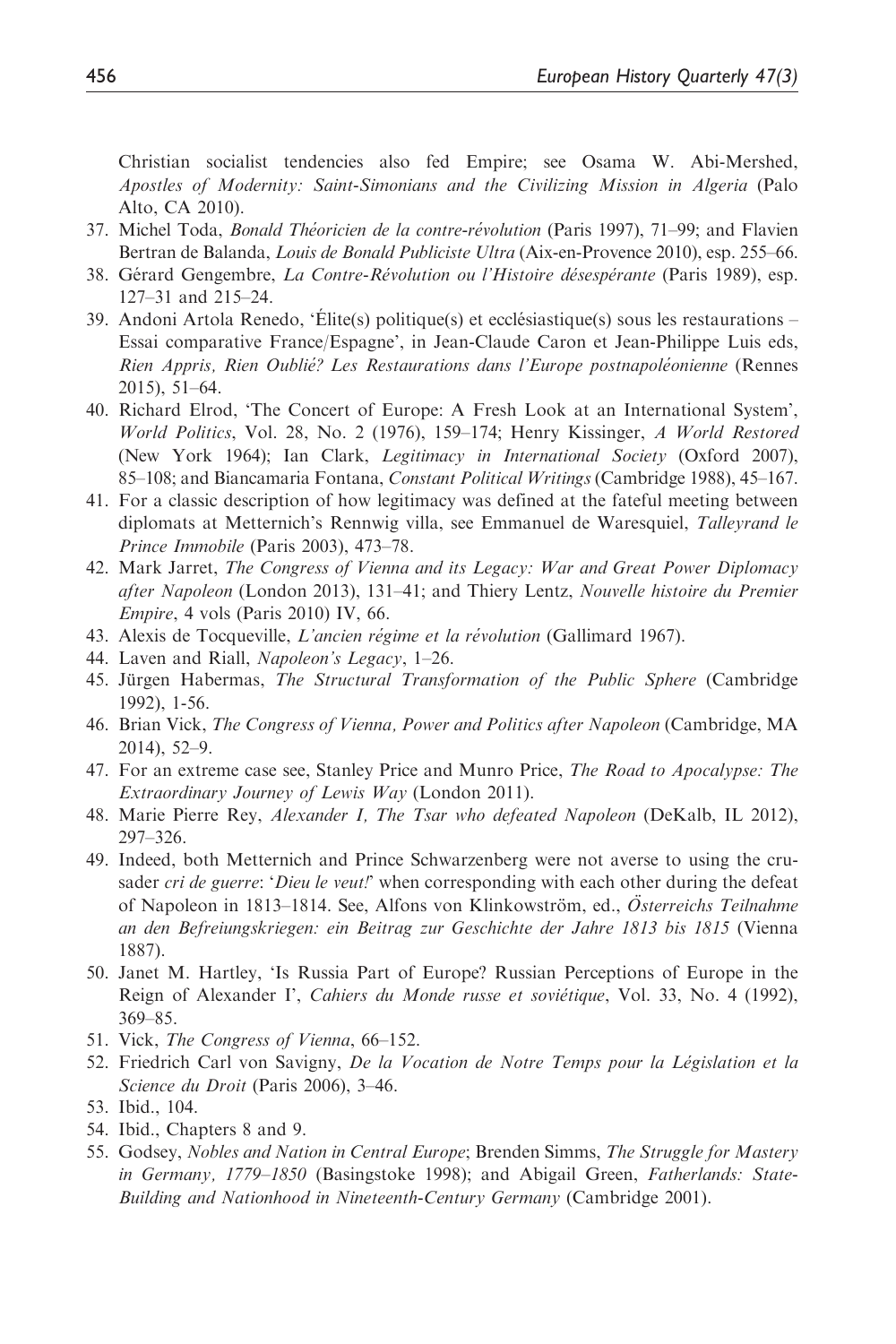- 56. Thomas Nipperdey, Germany from Napoleon to Bismarck: 1800–1866 (Princeton, NJ 1996), 237–355.
- 57. Savigny, De la Vocation de Notre Temps, Chapters 8 and 9.
- 58. James Q. Whitman, The Legacy of Roman Law in the German Romantic Era: Historical Vision and Legal Change (Princeton, NJ 2014), 92–228.
- 59. For a full transcript in Spanish see Manifiesto de los Persas: [https://es.wikisource.org/](https://es.wikisource.org/wiki/Manifiesto_de_los_Persas) wiki/Manifiesto de los Persas (last accessed 04/07/2016).
- 60. Marco Meriggi, Gli Stati Italiani prima dell'Unita`, Una Storia Istituzionale (Bologna 2002), 161–72.
- 61. Monaldo Leopardi, Catechismo filosofico per uso delle scuole inferiori (Rome 1837), 39.
- 62. Markus J. Prutsch, Making Sense of Constitutional Monarchism in Post-Napoleonic France and Germany (Basingstoke 2012), 39–119.
- 63. Ibid., 61–9 and 74–84.
- 64. Ibid., 90–3.
- 65. Pierre Rosanvallon, La Monarchie Impossible: Les Chartes de 1814 et de 1830 (Paris 1994).
- 66. G.A.W. Gunn, When the French Tried to be British: Party Opposition, and the Quest for Civil Disagreement 1814–1848 (Montreal 2009), 62–79; and Munro Price, The Perilous Crown: France Between Revolutions, 1814–1848 (London 2010), 89–125.
- 67. Guillaume de Bertier de Sauvigny, The Bourbon Restoration (Philadelphia, PA 1967), 51–72.
- 68. As Munro Price has shown, this concession had been made by Louis XVI during the royal session of 23 June 1789. Here the king agreed to share legislative power with the Estates General. See his, The Fall of the French Monarchy: Louis XVI, Marie Antoinette and the Baron de Breteuil (London 2002), 58–71.
- 69. Philip Mansel, Louis XVIII (London 1988), 180–1.
- 70. Emmanuel de Waresquiel, Un Groupe d'Hommes Considérables: Les Pairs de France et la Chambre des Pairs Héréditaire de la Restauration 1814–1831 (Paris 2006), 79–117.
- 71. Roland Mousnier, Social Hierarchies (London 1973); and William Beik, Absolutism and Society in Seventeenth-Century France: State Power and Provincial Aristocracy in Languedoc (Cambridge 1989), 3–30.
- 72. Hamish Scott, The European Nobilities, 2 vols (London 1995), I, 1–52.
- 73. Jean Tulard, Napoléon et la noblesse d'Empire 1808-1815 (Paris 2003).
- 74. Michael L. Bush, European Nobility, Noble Privilege, 2 vols (Manchester 1983), I, 197–205.
- 75. William Hagen, Ordinary Prussians: Brandenburg Junkers and Villagers, 1500–1840 (Cambridge 2007), esp. Chapter 10; and for a broader survey see, Larry Wolff, The Idea of Galicia: History and Fantasy in Habsburg Political Culture (Stanford 2012).
- 76. André Jardin, *Tocqueville: A Biography* (London 1988), 32–3.
- 77. This subject is yet to find a proper academic treatment. In lieu thereof, see, Xavier Jon Puslowski, *The Nobility of Poland* (New York 2011).
- 78. Philip Mansel, Dressed to Rule: Royal and Court Costume from Louis XIV to Elizabeth II (London 2005), 77–110.
- 79. For a broader survey of the issue, see, William D. Godsey, 'Nation, Government, and "Anti-Semitism" in Early Nineteenth-Century Austria', The Historical Journal, Vol. 51, No. 1 (2008), 49–85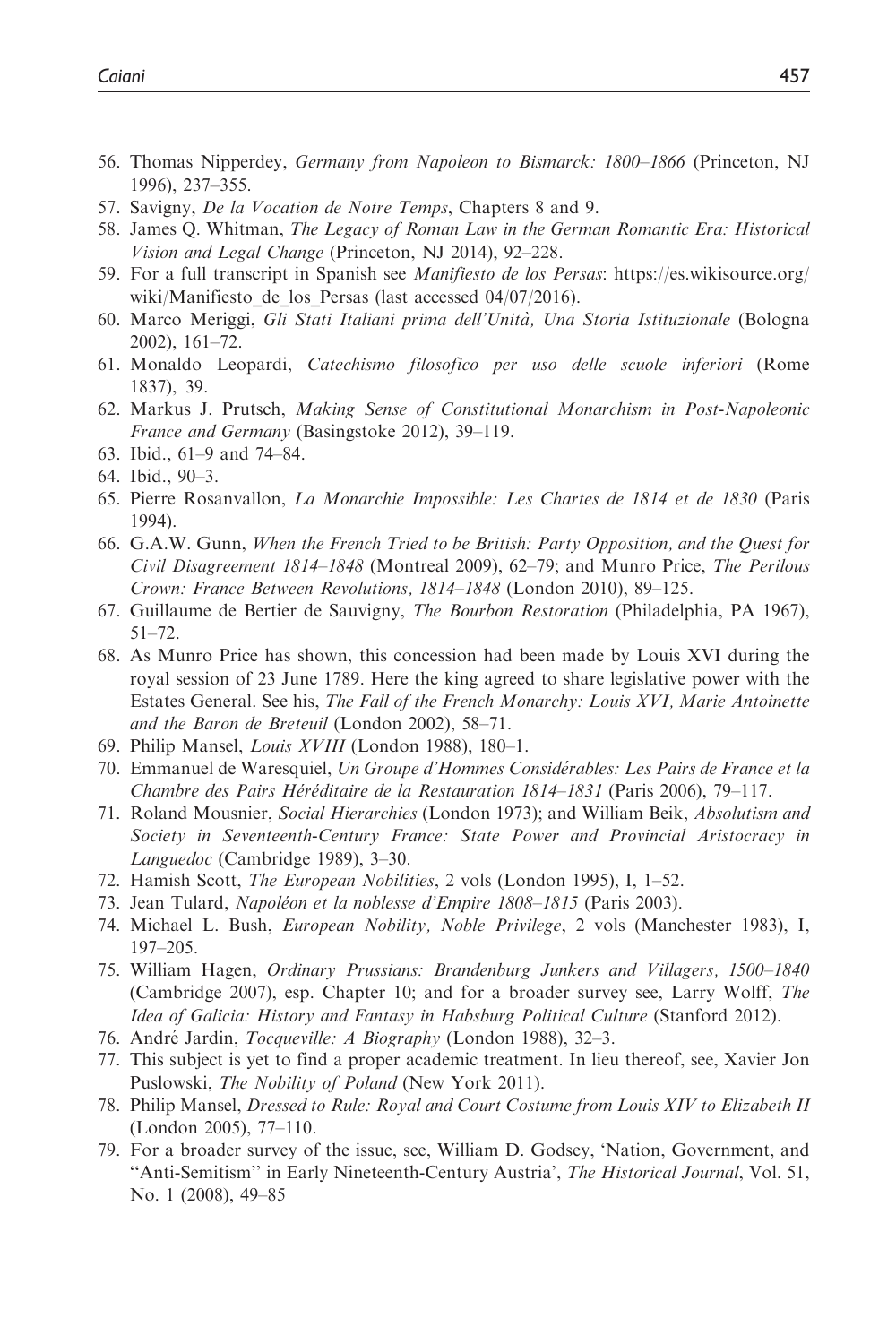- 80. Albert vicomte Révérend, Titres, Anoblissements et Pairies de la Restauration 1814– 1830, 6 vols (Paris 1902–1906); and Higgs, Nobles in Nineteenth-Century France, 273.
- 81. Philip Mansel, The Court of France 1789–1830 (Cambridge 1991), 126–8
- 82. Munro Price, 'The Bishop of Pamiers: Political Thought and Experience from Emigration to Restoration', in Máire F. Cross and David Williams, eds, The French Experience from Republic to Monarchy 1792–1824: New Dawn in Politics, Knowledge and Culture (Basingstoke 2000), 72–88.
- 83. Jean Paul Clément, Chateaubriand (Paris 1998), 264–73.
- 84. Bertier de Sauvigny, The Bourbon Restoration, 135-40
- 85. François-René vicomte de Chateaubriand, Mélanges Politiques et Littéraires (Paris 1857), 245 and Chapter 24.
- 86. Ibid, and Francis Démier, La France de la Restauration 1814–1830: L'impossible retour du passé (Paris 2012), 239–41.
- 87. François Guizot, The History of European Civilization (London 1997), 229.
- 88. Stanley Mellon, The Political Uses of History: A Study of Historians in the French Restoration (Stanford, CA 1958), 5–30; and Augustin Thierry, Dix ans d'études historiques (Paris 1836), 255–63.
- 89. Richard A. Gaunt, 'From Country Party to Conservative Party, The Ultra-Tories and Foreign Policy', in Jeremy Black, ed., The Tory World: Deep History and the Tory Theme in British Foreign Policy, 1679–2014 (Farnham 2015), 149–54; for context, see Antonia Fraser, Perilous Question: The Drama of the Great Reform Bill 1832 (London 2013), 122–31.
- 90. Black, The Tory World, 1–20; and T.A. Jenkins, Sir Robert Peel (London 1999), 53–64.
- 91. Marie-Henri Beyle 'Stendhal', *The Charterhouse of Parma* (London 2006), 97–98.
- 92. This reference to hair powder was inspired by John Barrell, *The Spirit of Despotism:* Invasions of Privacy in the 1790s (Oxford 2006), 145–209.
- 93. Emmanuel-Auguste-Dieudonné comte de Las Cases, Le mémorial de Sainte-Hélène, par le comte de Las Cases: Suivi de Napoléon dans l'exil, par O'Méara et du Séjour du dr. Antommarchi a Sainte-Hélène, 4 vols (Paris 1823) III, 428.
- 94. Alan B. Spitzer, 'Malicious Memories: Restoration Politics and a Prosopography of Turncoats', French Historical Studies, Vol. 24, No. 1, (2001), 37–61.
- 95. Jean-Joseph Regnault-Warin, Dictionnaire de l'ancien régime et des abus féodaux, ou Les hommes et les choses des neuf derniers siècles de la monarchie française: ouvrage où l'on trouve des notions alphabétiques et raisonnées des institutions, des usages, des traditions, des abus, des excès et des crimes de l'oligarchie féodale, avec une Biographie abrégée des principaux personnages qui en furent les fondateurs, les fauteurs et les complices; et des détails intéressants sur les principaux événements de notre histoire, sur les sciences et les arts, sur les mœurs, sur l'origine des principales familles nobles, etc. etc. etc. (Paris 1820), esp. i–xvi.
- 96. Alexandre Martin, 'Regnault-Warin de Bar-le-Duc', Annales de l'Est, No.1 (1887), 439–53.
- 97. See also Pierre Serna, La République des Girouettes, 1789–1815 et au-delà, une anomalie politique: la France de l'Extrême Centre (Paris 2005), 287-303.
- 98. David Skuy, Assassination, Politics, and Miracles: France and the Royalist Reaction of 1820 (Montreal 2003), 103–31.
- 99. Jean-Joseph Regnault-Warin, Dictionnaire de l'ancien régime et des abus féodaux (Paris 1830).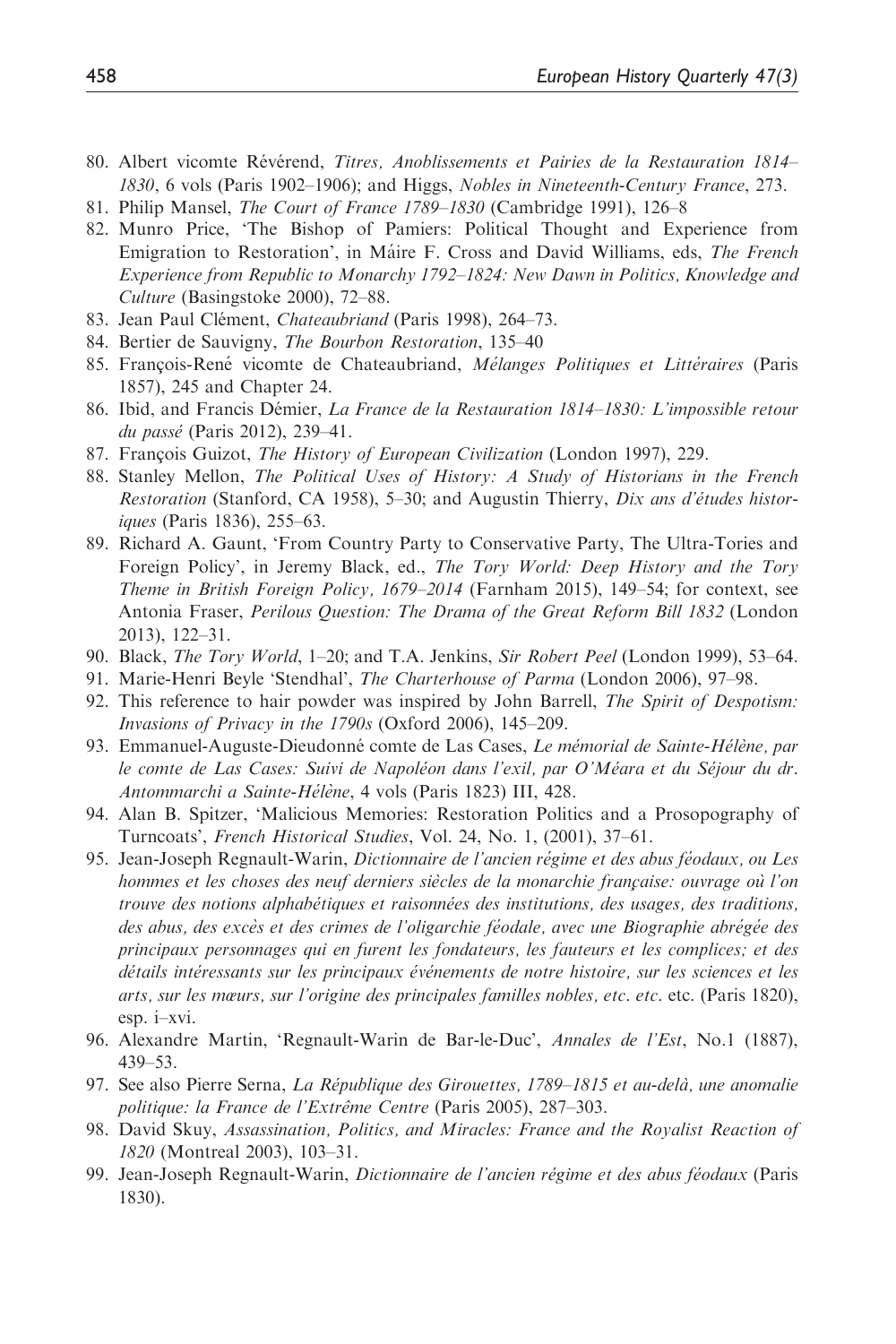- 100. Bernard Rulof, 'Des sujets dévoués et fidèles? À la recherche des légitimistes populaires montpelliérains', Études héraultaises, Vol. 43, (2013) 109–18; and Tracy Dennison, The Institutional Framework of Russian Serfdom (Cambridge 2011).
- 101. Dominic Lieven, The Aristocracy in Europe 1815–1914 (London 1992), 74–108.
- 102. Rulof, 'Wine, Friends and Royalist Popular Politics', 360–82; and for a later example see Steven D. Kale, Legitimism and the Reconstruction of French Society (Baton Rouge, LA 1992), esp. 89–134.
- 103. The literature on this is vast. The key texts are: P.M. Jones, *Politics and Rural Society:* The Southern Massif Central 1750–1880 (Cambridge 1985), Maurice Agulhon, La République au village: Les populations du Var de la révolution à la IIe République (Paris 1979); and, most controversially, Eugen Weber, Peasants into Frenchmen: Modernization of Rural France, 1870–1914 (Stanford, CA 1976), passim.
- 104. Peter Sahlins, Forest Rites: War of the Demoiselles in Nineteenth-Century France (Cambridge, MA 1994), esp. 29–60.
- 105. Ibid., 97–124.
- 106. Alexander Herzen, 'O sel' skoi obschine v Rossi', in Sochineniia v deviate tomakh (Moscow 1956), quoted in Dennison, The Institutional Framework of Russian Serfdom, 5–8.
- 107. J.H. Elliott, 'A Europe of Composite Monarchies', Past and Present, No. 137 (1992), 48–71
- 108. Broers, *Europe after Napoleon*, 1–7 and 9–12.
- 109. Jean Stengers, Les Racines de la Belgique, 2 vols (Bruxelles, 2000), I, 81–100 and 153–88.
- 110. Sébastien Dubois, L'Invention de la Belgique: Genèse d'un État-Nation (Bruxelles 2005), 143–70.
- 111. Marco Meriggi, Il Regno Lombardo Veneto (Turin 1987), 33–50.
- 112. Ibid., 234–7.
- 113. William Godsey, 'Coronations and Royal Inaugurations in the Austrian Monarchy 1790–1848', Society for Court Studies Seminar, 10 December 2012; even Giuseppe Verdi produced music for this accession: 'Cantata pel dı` natalizio di S.M. Ferdinando Primo Imperatore e Re', see Scott L. Balthazar, ed., The Cambridge Companion to Verdi (Cambridge 2004), 180; and Archivio di Stato Milano, Atti di Governo, Potenze Sovrane 246 and 247.
- 114. Cf. Alan Sked, The Survival of the Habsburg Empire: Radetzsky, the Imperial Army and the Class War, 1848 (London 1979).
- 115. Jordi Canal, El Carlismo (Barcelona 2006), esp. 9–27
- 116. Jordi Canal, Il Carlismo, Storia di una tradizione controrivoluzionaria nella Spagna contemporanea (Milan 2011), see the magisterial Chapter 1 'Ripensare la storia della controrivoluzione'; and John F. Coverdale, The Basque Phase of Spain's First Carlist War (Princeton, NJ 1984), 95–119.
- 117. Mark Lawrence, Spain's First Carlist War, 1833–40 (Basingstoke 2014), 1–20.
- 118. Alfonso Bullón de Mendoza, La Primera Guerra Carlista (Madrid 1992), 439–504 and 547–642; and Francisco Asin and Alfonso Bullón de Mendoza, Carlismo y Sociedad 1833–1840 (Zaragoza 1987), passim.
- 119. Alexandra Wilhelmsen, La Formaciòn del Pensamiento Político del Carlismo 1810-1875 (Madrid 1998), 183–197; and Alfonson Bullón de Mendoza, ed., Las Guerras Carlistas en sus Documentos (Barcelona 1998), 39–40.